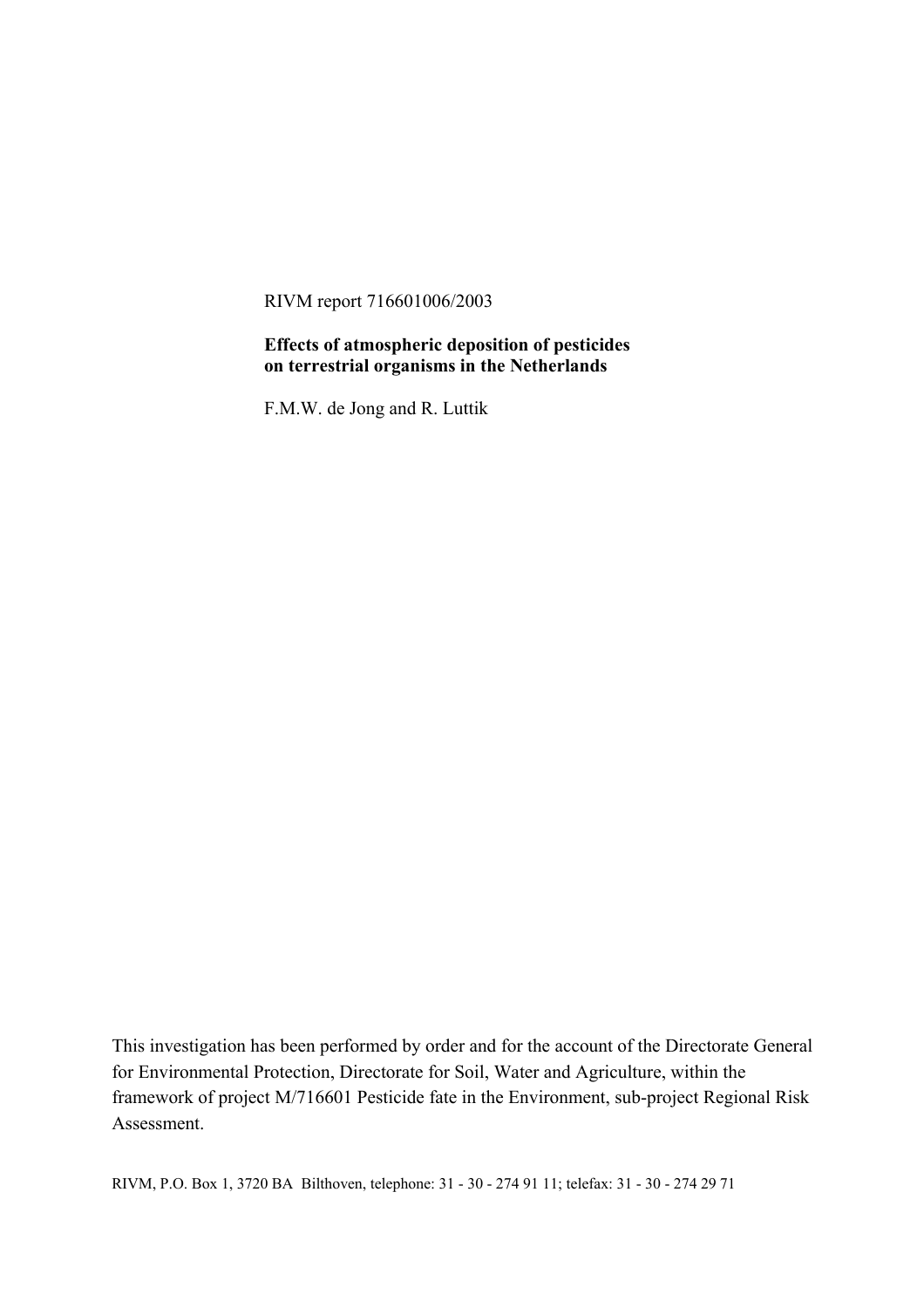### **Abstract**

At present there is much focus on the atmospheric dispersal of pesticides. However, there is very little known about the effects of atmospheric deposition, especially in terrestrial ecosystems. In the study described here, a start has been made to clarify the possible effects on terrestrial organisms using available data. To realise this aim a number of assumptions were necessary, which lead to uncertainties in the results. Keeping this in mind, however, we could conclude that the Maximum Permissible Concentration (MPC) for soil is exceeded for 3 out of 60 compounds with a known MPC. The so-called 'Negligible Risk Level' for soil is exceeded for 20 out of 60 compounds. The Negligible Risk Level (NRL) is exceeded for a number of compounds for all species groups studied (soil organisms, flying insects, birds and plants. For these species groups, the MPC is exceeded especially for plants (for 11 herbicides). Further research and refinement is needed in order to assess the risks, following from the exceeding of NRL and MPC. Data are lacking though for estimating effects of fungicides on fungi. The conclusions refer to mid-range effects. Closer to the treated areas, higher depositions may be expected - one of the aspects for further research, along with the role of the transport of airborne pesticides from abroad.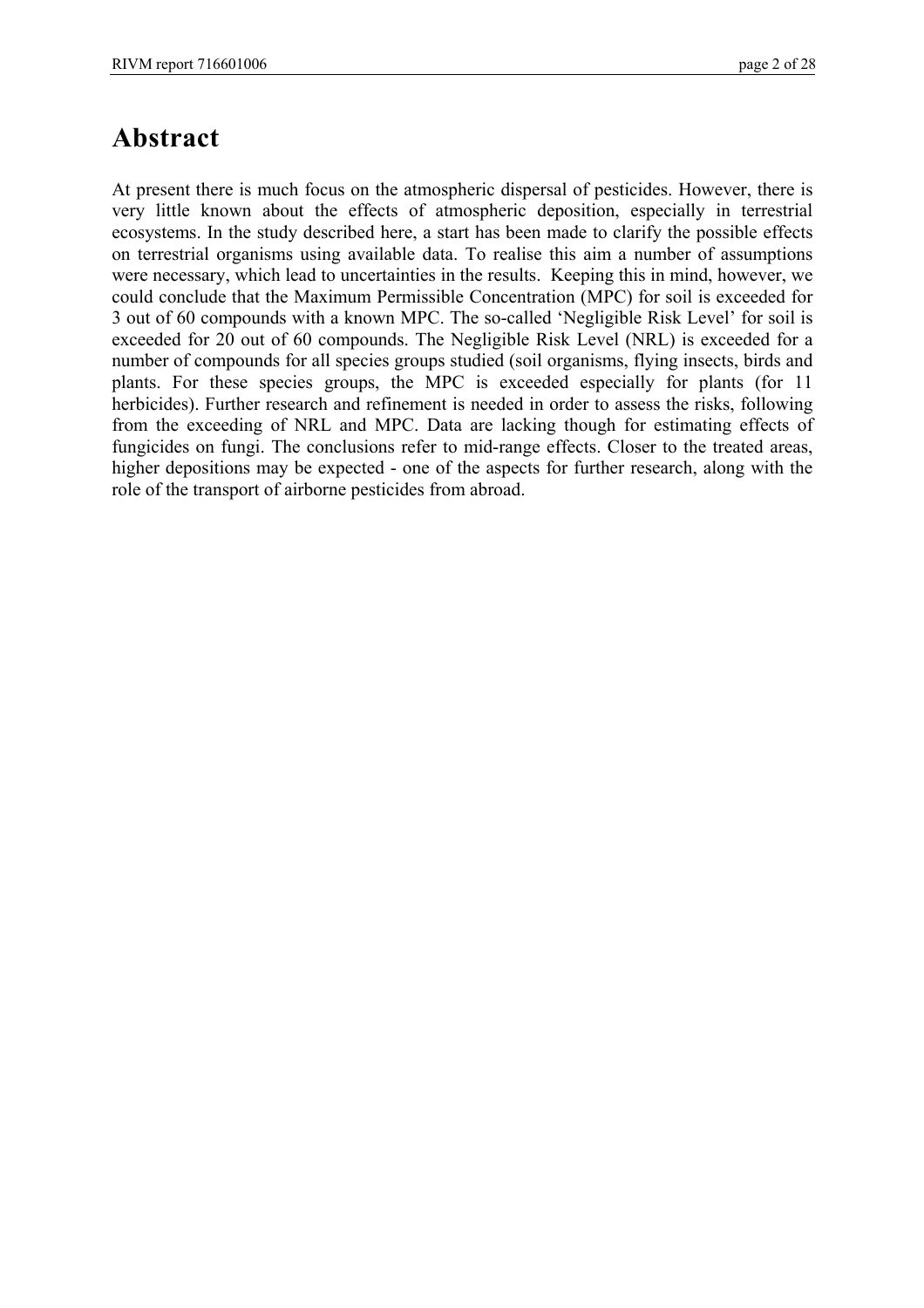# **Contents**

|                   | <b>Samenvatting</b>                    |                          |
|-------------------|----------------------------------------|--------------------------|
| Summary           |                                        | $\overline{\mathbf{5}}$  |
| 1.                | Introduction                           | 6                        |
| 1.1               | Background                             | $\boldsymbol{\delta}$    |
| 1.2               | Problem definition                     | $\boldsymbol{\delta}$    |
| 2.                | <b>Methods</b>                         | $\overline{7}$           |
| 2.1               | MPC                                    | $\boldsymbol{\delta}$    |
| 2.2               | Specific groups of organisms           | $\boldsymbol{\delta}$    |
|                   | Earthworms<br>2.2.1                    | $\overline{9}$           |
|                   | 2.2.2<br>Honeybees<br>2.2.3<br>Plants  | $\mathfrak{g}$<br>$10\,$ |
|                   | 2.2.4<br><b>Birds</b>                  | 10                       |
|                   | 2.2.5<br>ECO-ter                       | 10                       |
| 3.                | <b>Results</b>                         | 11                       |
| 3.1               | Exceeding MPC                          | 11                       |
| 3.2               | Soil invertebrates                     | 12                       |
| 3.3               | Flying insects                         | 13                       |
| 3.4               | Plants                                 | 14                       |
| 3.5               | <b>Birds</b>                           | 14                       |
| 3.6               | ECO-ter                                | 15                       |
| 3.7               | Toxic Units                            | 17                       |
| 4.                | <b>Discussion</b>                      | 18                       |
| 4.1               | MPC-soil                               | $18$                     |
| 4.2               | Earthworms                             | 19                       |
| 4.3               | Honeybees                              | ${\it 19}$               |
| 4.4               | Plants                                 | 19                       |
| 4.5               | <b>Birds</b>                           | $20\,$                   |
| 5.                | <b>Conclusions and recommendations</b> | 21                       |
| 5.1               | Conclusions                            | 21                       |
| 5.2               | Recommendations                        | $22\,$                   |
| <b>References</b> |                                        | 24                       |
|                   | Appendix 1 Selected active ingredients | 26                       |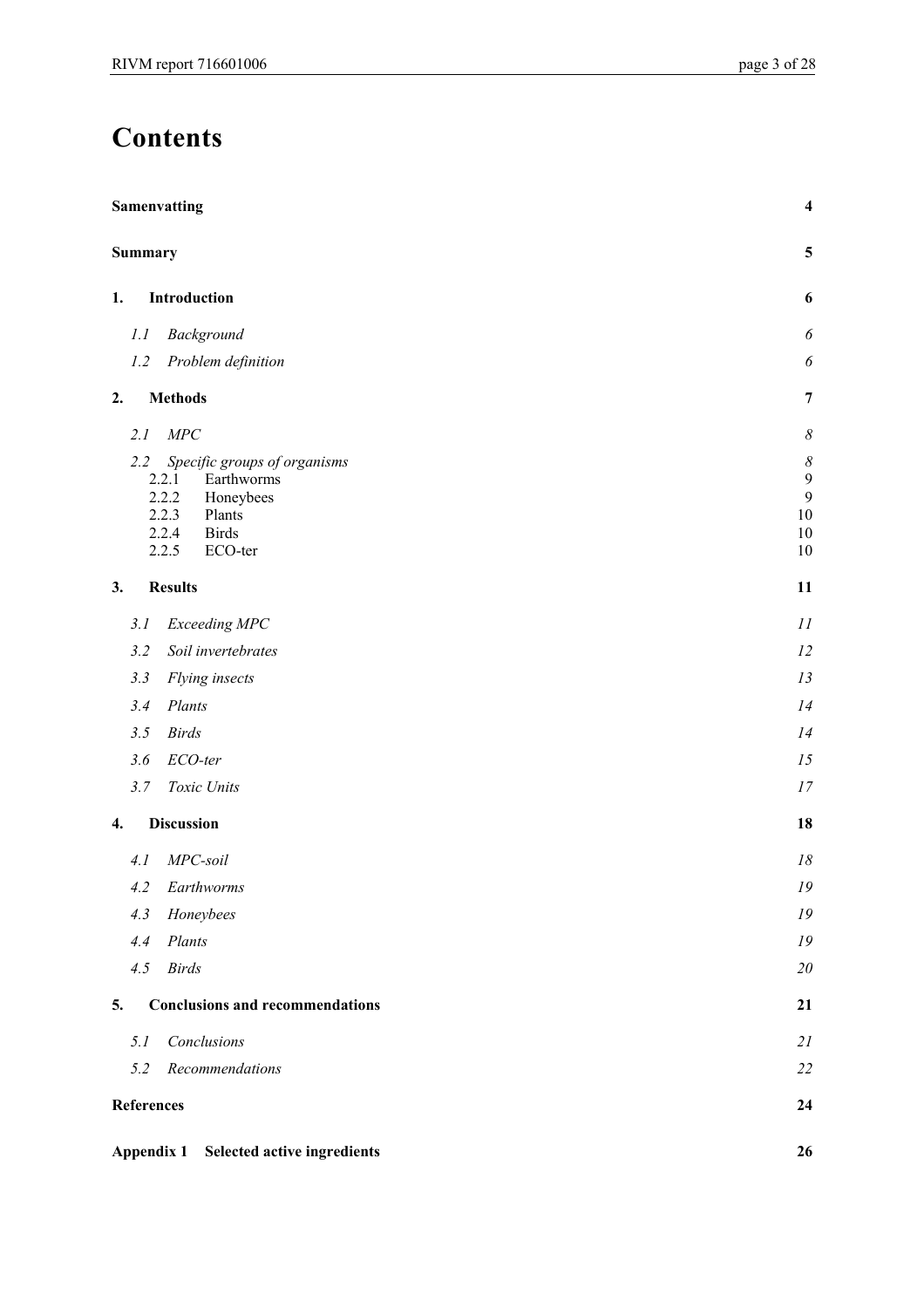# **Samenvatting**

In deze studie is met behulp van bestaande gegevens een schatting gemaakt van de effecten van atmosferische depositie van bestrijdingsmiddelen op terrestrische organismen. Hierbij is voor het schatten van de depositie gebruik gemaakt van berekeningen van het RIVM en van door TNO verrichte metingen. Er is uitgegaan van de *worst case* situatie dat alle middelen op één dag neerkomen. Daarentegen is de depositie gemiddeld over Nederland genomen. Lokaal, dichterbij de landbouwpercelen, kunnen dus hogere deposities voorkomen. Bij de analyse zijn alleen in Nederland toegelaten middelen betrokken. De aanvoer van deze middelen uit het buitenland is slechts zeer ten dele meegenomen. De aanvoer van niet in Nederland toegelaten middelen is buiten beschouwing gelaten, evenals het eventuele illegale gebruik, met als belangrijkste reden het ontbreken van betrouwbare gegevens.

Voor de effecten is voor de 60 middelen waarvoor een Maximum Toelaatbaar Risico (MTR) beschikbaar is, het MTR<sub>bodem</sub> gebruikt. Daarnaast is voor de soortengroepen bodemorganismen, vliegende insecten, vogels en planten een schatting gemaakt van de gevoeligheid voor atmosferische depositie. Voor deze schatting zijn de laboratoriumgegevens gebruikt van toxiciteitsexperimenten waarin het 50%-effectniveau is bepaald. Van deze gegevens, meestal voor één soort beschikbaar, is vervolgens een No-Observed-Effect-Concentration afgeleid voor de vier onderscheiden soortengroepen. Hierbij is de methode gevolgd die ook wordt gebruikt voor het afleiden van een MTR voor een bepaalde soortengroep. In de meeste gevallen is hierbij een factor duizend gehanteerd. Deze NOEDL (No Observed Effect Deposition Level) kan derhalve worden gezien als een MTR voor de betreffende soortengroepen. De geschatte depositie is vervolgens vergeleken met de NOEDL's en met het MTRbodem. Daarnaast is ook het VR (Verwaarloosbaar Risico) niveau in beschouwing genomen. Dit is gedefinieerd als een factor 100 onder het MTR of het NOEDL. Tot slot zijn de effecten van alle stoffen bij elkaar opgeteld ("Toxic Unit" benadering) teneinde een beeld te krijgen van het effect van gecombineerde blootstelling.

De resultaten laten zien dat het MTR<sub>bodem</sub> voor drie van de 60 middelen wordt overschreden. Het VRbodem wordt voor 20 van de 60 middelen overschreden.

Wanneer de depositie wordt vergeleken met het VR niveau van de onderscheiden soortengroepen, dan blijkt dat er voor alle soortengroepen voor een aantal middelen overschrijdingen worden gevonden. In totaal wordt voor 68 van de 293 middelen het VR voor minstens één van de onderzochte groepen overschreden. Overschrijdingen van het NOEDL worden vooral gevonden in het geval van hogere planten (voor 11 herbiciden). Voor effecten van fungiciden op niet-doelwit schimmels ontbreken de gegevens.

De Toxic Unit benadering laat zien dat er met name een risico voor planten aanwezig is.

Uit de resultaten blijkt dat ten gevolge van atmosferische depositie van bestrijdingsmiddelen op grotere afstand van de landbouwgebieden het VR niveau voor alle onderscheiden soortengroepen voor een aantal middelen wordt overschreden. Dit betekent dat nader onderzoek en verfijning van de methode noodzakelijk is alvorens uitspraken over mogelijk risico's kunnen worden gedaan. Het MTR niveau wordt met name voor planten overschreden. Hier is nader onderzoek noodzakelijk ten einde uitspraken te kunnen doen over het daadwerkelijk optreden van effecten van atmosferische depositie van bestrijdingsmiddelen op planten.

De conclusies hebben betrekking op gebieden op grotere afstand van de bespoten percelen. In de nabijheid van landbouwgebieden, bijvoorbeeld daar waar de Ecologische Hoofdstructuur grenst aan de landbouwgronden, kunnen hogere deposities optreden. Dit is dan ook een van de punten waarop nader onderzoek zich zou moeten richten. Ook zou in vervolgonderzoek beter naar de bijdrage uit het buitenland moeten worden gekeken.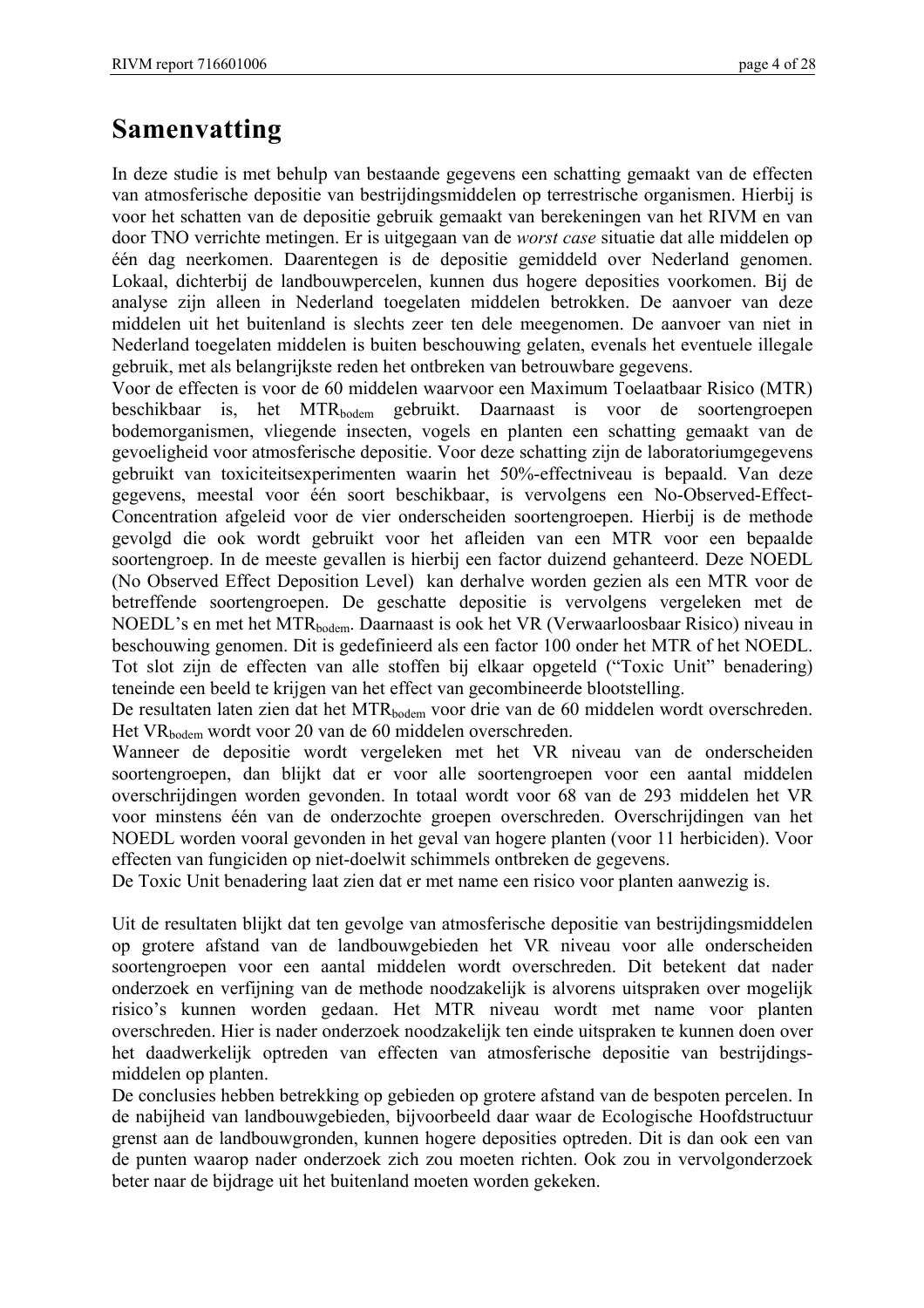# **Summary**

In this report, the effects of atmospheric deposition of pesticides on terrestrial organisms are estimated from existing data. Both calculations of RIVM and measurements of pesticide deposition carried out by TNO provided input for the estimation of deposition. For the estimation of the effects it was assumed that all yearly deposition takes place in one day. On the other hand it was assumed that the deposition is spread evenly over the surface of the Netherlands. Only pesticides approved for use in the Netherlands have been taken into account. Transport from abroad has been considered only partly. Import or (illegal) use of pesticides not approved for use in the Netherlands was left out of the analyses, mainly because of a lack of reliable data.

For the effects the MPC (Maximum Permissible Concentration) for soil is used for the 60 compounds for which a MPC is known. Apart from this the sensitivity for atmospheric deposition is estimated for the species groups soil organisms, flying insects, birds and plants.

For this estimation,  $EC_{50}$  laboratory data have been used. From these data, which in most cases were only available for one species per group, a NOEC has been derived for the four species groups. The method used is equivalent to the method used to estimate a MPC for a group of species. In most of the cases, a factor 1,000 has been used for this derivation. This NOEDL (No Observed Effect Deposition Level) thus can be seen as MPC for the particular species group. The estimated deposition then was compared with the NOEDL and with the MPC for soil. Further more the NRL (Negligible Risk Level) was taken into account. The NRL is defined as 0.01 times the MPC (or NOEDL). Next, the potential effects of all active ingredients were added ("Toxic Unit" approach) in order to obtain insight in the effects of combined exposure.

The results show that the  $MPC_{soil}$  is exceeded for three out of 60 compounds. The  $NRL_{soil}$  is exceeded for 20 out of 60 compounds.

For the species groups soil organism, flying insects, birds and plants the NRL is exceeded for a number of compounds. In total the NRL is exceeded for one or more species groups for 68 out of 293 compounds. The NOEDL is exceeded especially in the case of plants (for 11 herbicides). For an estimation of effects of fungicides on fungi, data are lacking.

The Toxic Unit approach results in a potential risk for plants.

The results show that, as a consequence of atmospheric deposition of pesticides at middle distance of agricultural areas, the NRL is exceeded for a number of compounds for all species groups. This means that further research and refinement is needed for assessing the potential risks. The MPC is exceeded especially in the case of plants. Here further research is needed to assess the actual occurrence of effects of atmospheric deposition of pesticides on plants.

The conclusions refer to mid-range effects. Closer to the treated areas, for instance in areas where the Ecological Main Structure borders the agricultural land, higher depositions can be expected. This is one of the aspects for further research. Another important aspect is role of the transport of airborne pesticides from abroad.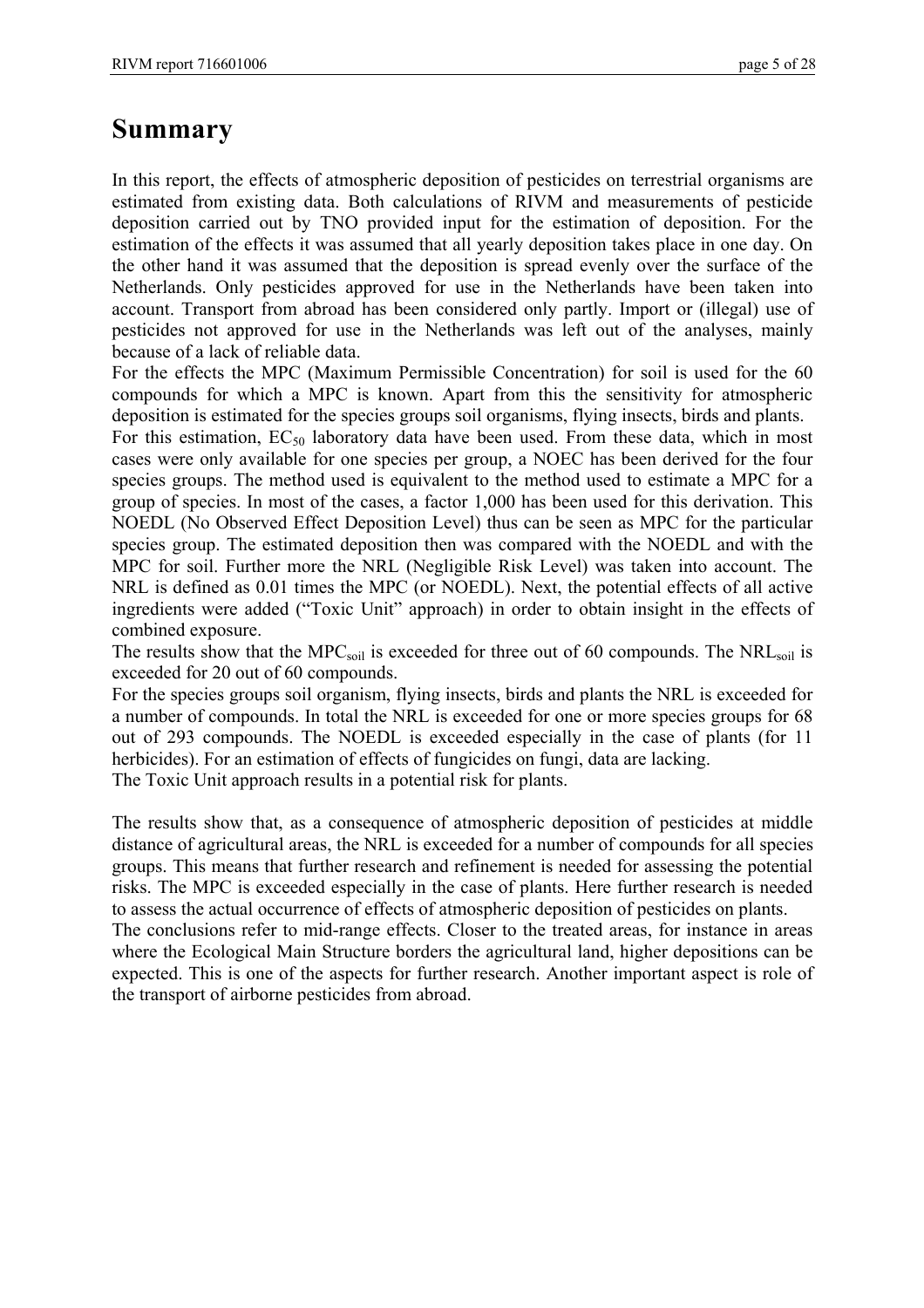# **1. Introduction**

### **1.1 Background**

At RIVM, several research projects relating to pesticides are aimed at the inventory of effects of pesticides on natural ecosystems. The project described in this report was conducted within the framework of project M/716601, Pesticide fate in the Environment, sub-project Regional Risk Assessment. Especially in terrestrial natural areas dispersal by air is of importance. At greater distance of the agricultural area, exposure to airborne pesticides probably is the only exposure route. Quantitatively, atmospheric deposition is the most important emission route (circa 9.2 % of the total use, De Nie, 2002). Based on measurements it is concluded that this emission route eventually leads to deposition of pesticides (Van Dijk and Guicherit, 1999; De Jong and Leendertse, 1999; Duyzer and Vonk, 2002). At the EU level, an EU-FOCUS workgroup has been started, with its scope on atmospheric dispersion of pesticides related to the registration of pesticides (FOCUS-AIR).

Much less attention has been paid to the possible side-effects of deposition of pesticides on organisms, populations or ecosystems. In 1998, the Dutch Health Council organised a symposium on the atmospheric dispersal of pesticides. This symposium mainly aimed at the fate of substances in the atmosphere (Van Dijk *et al.,* 1999). One part was aimed at the estimation of the effects of long-range transport on invertebrates (Van Straalen and Van Gestel, 1999). They conclude that effects are not to be expected, but as uncertainties are large, a safety factor should be applied. Other estimations of effects on plants and fungi show that the exposure to atmospheric deposition is in the order of magnitude of the NOEC (De Jong *et al.,* 1995; Kempenaar *et al.,* 1998). Based on model calculations on atmospheric deposition of herbicides, Klepper *et al.* (1998) predict that the NOEC is exceeded for about 2% of the plant species.

From the above it is concluded that pesticides do disperse via the atmosphere, and that they do deposit, which potentially causes effects. The aim of this report is to make an inventory of the potential effects of atmospheric deposition of pesticides in the Netherlands, based on existing data.

### **1.2 Problem definition**

The main question of this study is:

Is it possible, using existing data, to estimate the occurrence of effects of atmospheric deposition of pesticides on terrestrial ecosystems?

It is expected that atmospheric deposition generally leads to low exposure to the substance, during a longer period. Therefore, in order to estimate the potential effects of this deposition on terrestrial organisms, NOEC data are needed for a variety of terrestrial organisms. These data, however, are hardly available. In addition, individual studies yield only limited amounts of data. To answer the main question, an inventory has been made of the readily available toxicity data for terrestrial organisms, and these data have been used to make an estimation of the potential effects.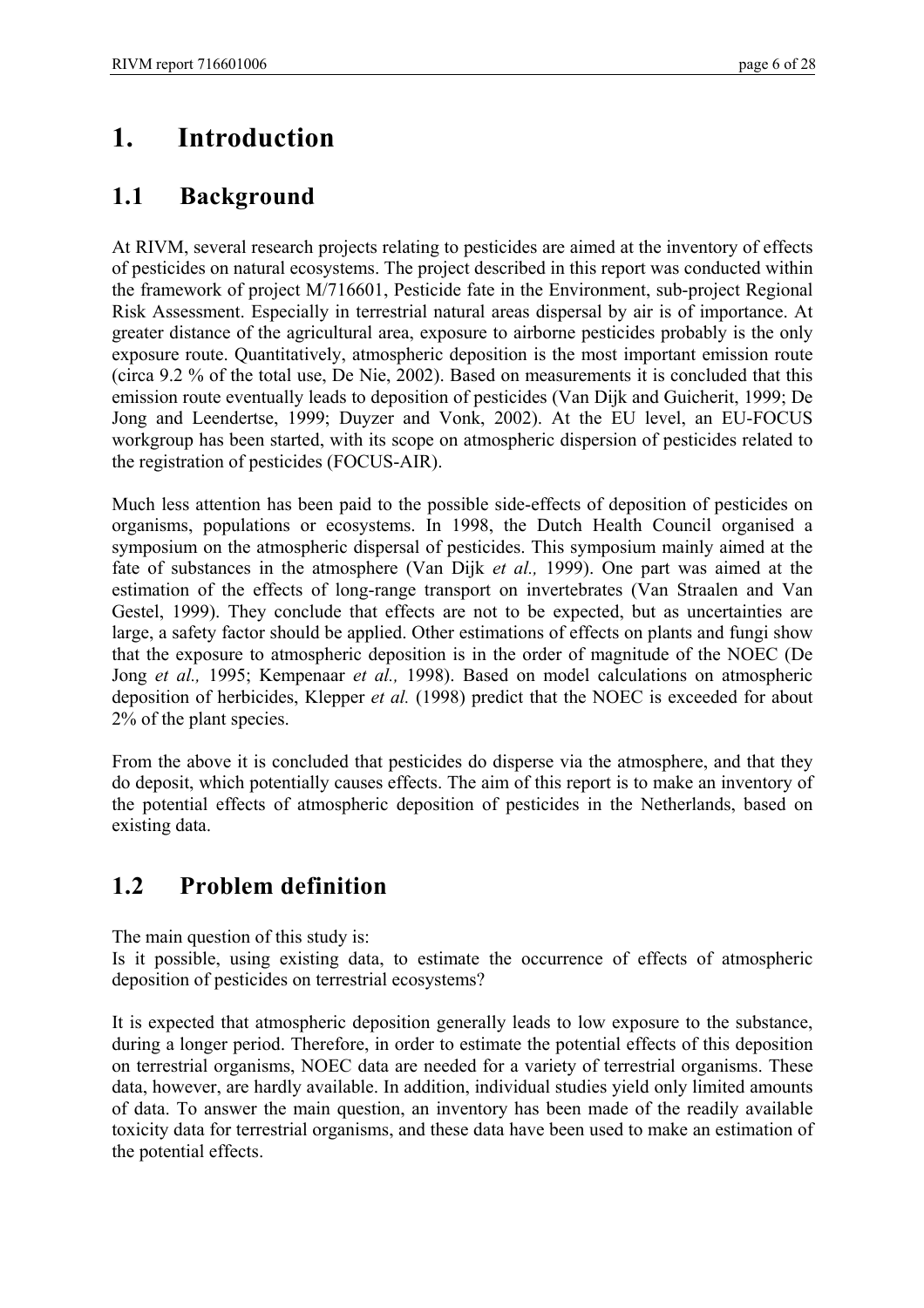## **2. Methods**

As a starting point, the registered active ingredients of pesticides in the Netherlands at December 2001 were used (source: CTB website: http://www.ctb-wageningen.nl/). As the calculations of pesticide dispersal is based on the period 1998-2000, substances which were approved in 1998 but which were not registered in 2001, were added to the list. This resulted in a list of 293 active ingredients of pesticides (see Appendix 1). Presenting the results it will be indicated which substances are not registered at the moment. At this point it should be mentioned that some substances, although they do not have a registration now, might (temporarily, and under restrictions for use) be used due to a directive aimed at the so-called 'indispensable substances'.

For this selection of compounds, with use of data from the ISBEST-database (a database on pesticide use at the regional level, maintained by Alterra), the aerial distribution and deposition is calculated for the Netherlands as a whole, aggregated for one year. The contribution of pesticides from abroad has not been taken into account, neither is the eventual illegal use. Regional differences were left out of the analyses. Degradation during transport or after deposition was neglected as well. The aim was to obtain a first, general estimation of potential effects. The deposition for the Netherlands then was divided by the area of the Netherlands, in total 3,710,074 ha (excluding IJsselmeer and Wadden Sea, which were left out of the deposition estimations as well), to obtain the deposition per ha.

Furthermore, measured wet and dry deposition data of TNO were used (Duyzer and Vonk, 2002). These measurements included about 70 pesticides. Because these are measured values, they include pesticides used in the Netherlands, pesticides deposited after long-range/midrange transport via the air, both legal and illegal use, and degradation in air. The data of the different collectors were transformed, using models, by TNO to a deposition for the Netherlands as a whole. Degradation in air was included in these model calculations for as far as possible on the basis of QSAR's (Quantitative Structure-Activity Relationships).

For the compounds whose registration ended in 1998, the use (and therefore the deposition) was first assumed to be zero. Because these compounds actually were used in that specific year (clearance sales and finishing of the stock), a correction has been made assuming the same correlation between use and deposition as in 1995 (the year for which the use and deposition were calculated).

Effects were calculated based on available toxicity data. For the terrestrial environment these data were available for earthworms, honeybees, birds and mammals and in the case of herbicides for plants. However, in general these data concerned  $EC_{50}$  values, derived from short-term toxicity experiments. From these data the potential effects of chronic exposure to low dosages was derived. In addition, for a limited number of pesticides an MPC (Maximum Permissible Concentration) was available, in which the available toxicity data were incorporated.

To estimate the effects of atmospheric deposition of the selected pesticides, first a comparison with the MPC was made. Next, for each group of organisms a NOEC for atmospheric deposition was calculated – further referred to as NOEDL (No Observed Effect Deposition Level). Ultimately, the lowest available NOEDL was used to estimate the effects on the terrestrial ecosystem.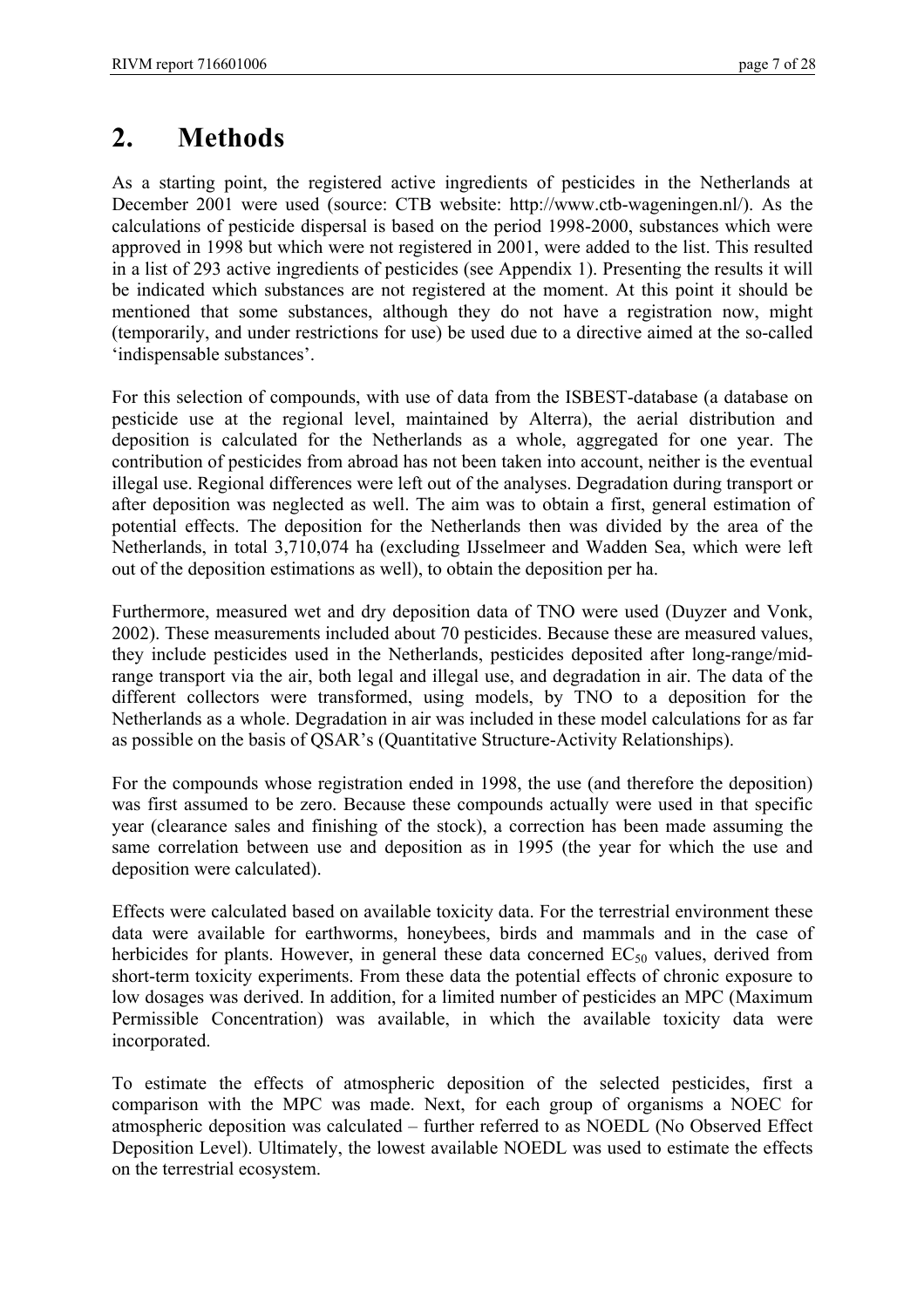As atmospheric deposition will consist of a mixture of pesticides, the combined effect of the different pesticides was studied. Here, the 'Toxic Unit' approach was followed, assuming concentration additivity. In this case, the  $EC_{50}$  value (for plants  $EC_{25}$ ) was used, and for all compounds the PEC/EC<sub>50</sub> ratio was calculated and added. If this results in a value  $>1$ , the combined exposure of all pesticides in atmospheric deposition would result in exceeding of the  $EC_{50}$ . Again, it was assumed that in the field, all compounds are deposited at once, thus indicating a worst case situation. On the other hand, it was assumed that the compounds are evenly spread over the Netherlands, giving a good picture of a background exposure. Locally, however, depositions could be much higher.

### **2.1 MPC**

As a first step, the deposition data were compared to the available MPC data for soil organisms. The MPC is set at a level that should protect all species in ecosystems from adverse effects of a substance (VROM, 1990). Pragmatically, a cut-off value is set at the fifth percentile if a species sensitivity distribution of NOECs is used in the refined effect assessment. This is the Hazardous Concentration for 5% of the species, the  $HC<sub>5</sub><sup>NOEC</sup>$  (Van de Meent, 1990). These data were gathered from Crommentuijn *et al.* (1997). Then it was checked if other or more recent MPCs had been derived within the framework of the project 'Setting Integrated Environmental Quality Standards'; when this was the case, the latter MPCs were used. MPC values for lindane and carbofuran were added from Verbruggen *et al.* (2001). With this procedure, an MPC value for soil could be retrieved for 60 of the 293 selected compounds. In addition to the MPC, a level is defined at which effects should be negligible: the Negligible Risk Level (NRL), defined as 0.01 \* MPC. This factor is applied to take into account the possible combined effects of the many substances encountered in the environment (VROM, 1989).

For surface water, more MPC values were available than for soil. Where they were lacking, so-called 'indicative MPCs' could be derived. Deriving MPCs for soil from these values is feasible, but in the framework of this project, this was considered too time consuming.

The MPC values found are expressed as µg per kg soil, assuming a standard soil with an organic matter content of 10%, a clay content of 25%, and a dry matter content of 1.4 g per  $\text{cm}^3$ . It is assumed that all pesticides that deposit are evenly spread through the top 5 cm of the soil, and that they remain available there for exposure to non-target organisms. In order to compare the MPC values with deposition, these values were expressed as deposition in g per ha, by multiplying the MPC values (expressed in mg per kg) by 700.

## **2.2 Specific groups of organisms**

For the terrestrial organism groups – vascular plants, earthworms, honeybees and birds – toxicity data were obtained through the following procedure:

- 1. If the substance was present in the new RIVM eTOXbase (currently under construction), data from this database were used. This database contains among others data from the pesticide dossiers.
- 2. If data were lacking in this database, data from the Environmental Indicator of RIVM were used for birds and earthworms. These data mainly originate from the Dutch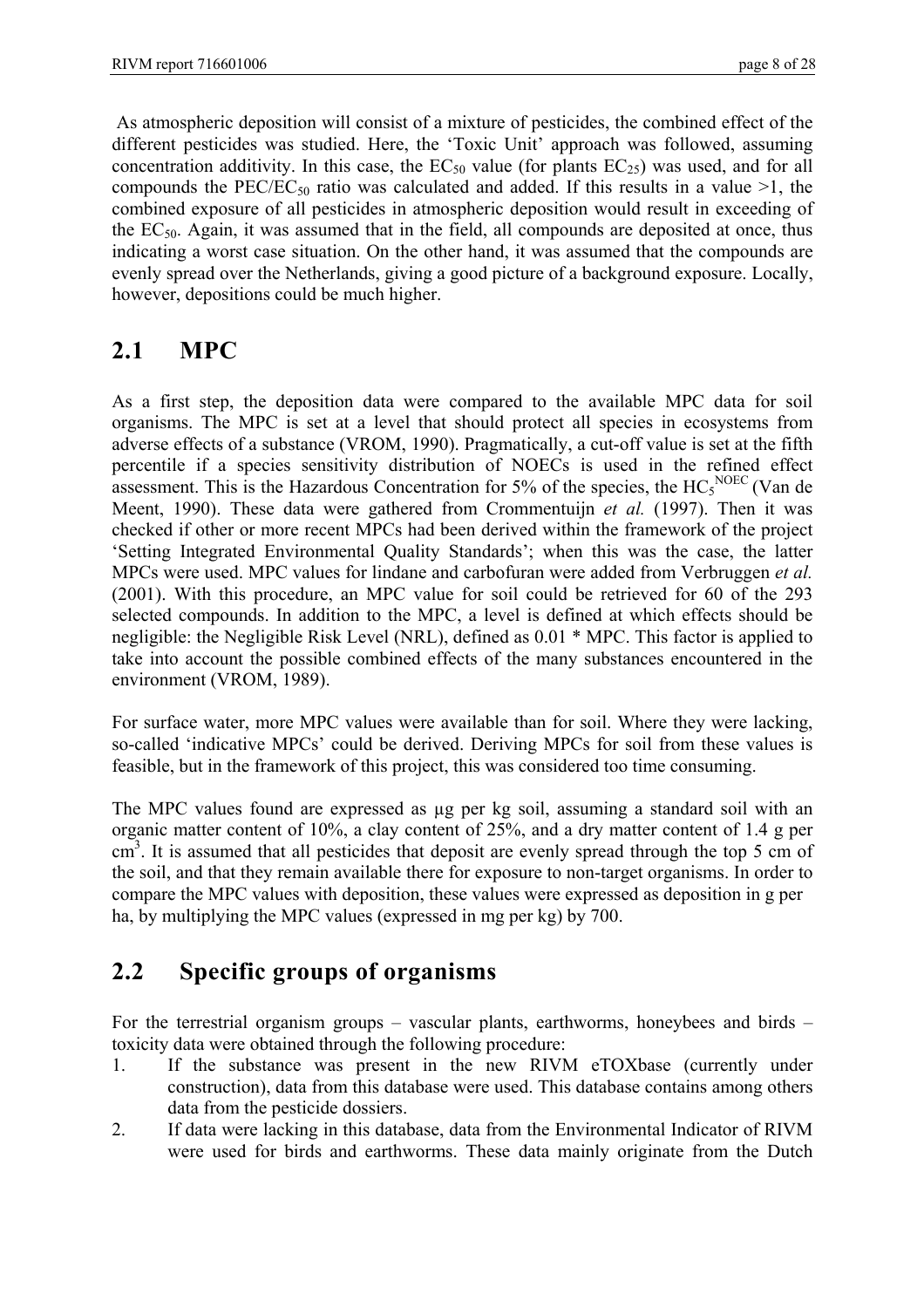registration dossiers, but other sources were used as well, such as the German dossiers for earthworms.

- 3. When no data were found at all, it was checked whether these data were available in public literature, such as the Pesticide Manual and the Handbook pesticide use and environmental effects.
- 4. At the end the Ecotox database of EPA (Internet) was searched for additional data. Especially for plants data were obtained from this database.

In general, there is rather a shortage of data than a surplus. In some cases, however, several toxicity data were found for a specific combination of one species and one active ingredient. When these data were related to different endpoints, the value for the most sensitive endpoint was chosen. When the same endpoint was studied, the geometric mean was used. When different life stages were studied, again the value for the most sensitive life stage was used for this study.

The problem arises that generally,  $EC_{50}$  values (for plants  $EC_{25}$ ) are more readily available than NOEC values, while the expected concentrations of the deposition of pesticides further away from the treated areas are in the order of the NOEC rather than the  $EC_{50}$ . In order to overcome this drawback, NOEDL values were derived from the  $EC_{50}$  values, following procedures for deriving a MPC as described by Traas (2001); see further below at the specific species groups. For plants, Jager and Traas (2001) argue that data from the EPA database are not suited for deriving a NOEDL. Due to the lack of alternatives and other data, for this study the data from the EPA database were used.

#### **2.2.1 Earthworms**

In the case of earthworms, toxicity data were available for a relatively large part of the compounds (127 of the 293 selected active ingredients). Because data for earthworms were available in a number of cases where an MPC was lacking, the earthworm data were compared with the estimated exposure. For calculating exposure, a mean density for agricultural soil of 1.4 g per cm<sup>3</sup> was taken (source: EPPO guideline, mean density of agricultural soil). A NOEDL value has to be expressed as exposure in g per ha. This means that the NOEDL has to be multiplied with 700 (1.4 g per cm<sup>3</sup> = 7 g per cm<sup>2</sup> assuming a dispersal over 5 cm soil depth, this is  $7 * 10^5$  kg per ha. Thus: a NOEDL value = 1 mg per kg would be found at a deposition of 700 g per ha).

The available data almost exclusively consisted of  $EC_{50}$  values. In accordance with Traas (2001), an extrapolation factor of 1,000 has been applied to estimate the NOEDL from the  $EC_{50}$  for soil organisms. (The explanation for the factor 1,000 is: a factor 10 for the extrapolation from  $EC_{50}$  to NOEC; a factor 10 for the translation from acute to chronic; and a factor 10 for the extrapolation from one species to other species).

Thus, the factor used for the translation of the  $EC_{50}$  for earthworms, expressed as mg per kg of soil, into a NOEDL expressed as g per ha is  $0.7 * EC<sub>50</sub>$ . In this way the NOEDL for soil organisms was estimated, based on the data for one earthworm species *Eisenia fetida*, for which most data were available.

#### **2.2.2 Honeybees**

In the case of honeybees, data are available for two exposure routes: contact and oral. An estimation of the exposure of honeybees via food due to atmospheric deposition is deemed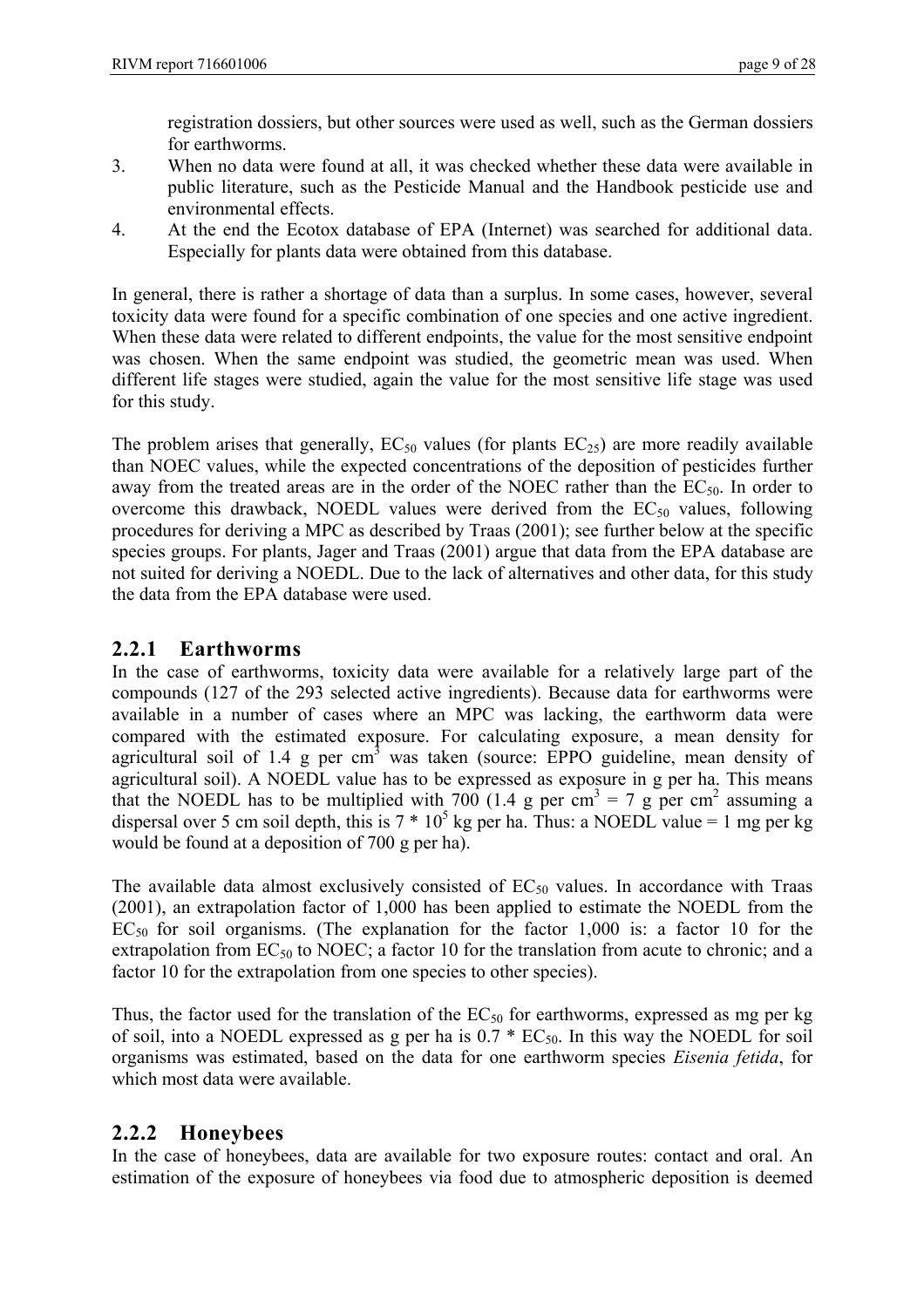less useful, because of the many uncertainties. For direct exposure, it is deemed possible to make an estimation of potential exposure and effects. In toxicity tests, honeybees are directly exposed to a compound and a  $LD_{50}$  value is estimated in  $\mu$ g per bee. Analogous to the method used for earthworms, a factor 1,000 is used for the extrapolation of the  $LD_{50}$  for honeybees to a NOEDL for flying insects (NOEDL =  $LD_{50}/1000$ ). Toxicity data of *Apis mellifera* were used. Analogous to Canton *et al.* (1990), it is assumed that a female bee worker has a body surface of 0.5 cm<sup>2</sup>. This means that exposure of one bee, at a dosage of 1 g per ha is equal to  $5 * 10^{-9}$  g. To translate the  $LD_{50}$ , expressed in µg per bee, to a NOEDL in g per ha, the  $LC_{50}$  is multiplied by 5 (5  $*$  10<sup>-9</sup> (surface), divided by 10<sup>6</sup> (µg to gram) and  $1,000$  (LD<sub>50</sub> to NOEDL)). Following this method, a NOEDL could be calculated for 168 compounds. For about 50 active ingredients, apart from the deposition also the concentration in air was measured by TNO (Duyzer and Vonk, 2002). However, extrapolation of these data to contact exposure of honeybees seemed not feasible, given the limited amount of data currently available.

#### **2.2.3 Plants**

For plants, only toxicity data were used from experiments in which plants were exposed by direct spraying. Experiments, in which plants or seeds were directly exposed to a compound, for instance by dipping, were left out of account. The extrapolation of this kind of data to atmospheric deposition would bring about too much uncertainty, and it would be difficult to get a realistic extrapolation to atmospheric exposure. For plants, the  $EC_{25}$  value was divided by 3 to get an indication of the NOEDL. This factor is underpinned by the relation of  $EC_{25}$ and the NOEC based on a database of the pesticide industry (2.38 (n=48) for juvenile plants and 1.67 (n=40) for seedlings). Next, a factor 10 is used for the extrapolation from acute to chronic exposure. If data were available for 1, 2 or 3 species, a factor 10 was used for the translation to all species. If data were available for more than 3 species, the  $HC<sub>5</sub>$  (Hazardous Concentration for 5% of the species) is calculated. Where different endpoints were studied, the most sensitive endpoint was chosen. When more test results were available for the same species and parameter, the geometric mean was used.

#### **2.2.4 Birds**

In order to obtain an indication of the possible effects of atmospheric deposition of pesticides on birds and mammals, a realistic worst case scenario was followed. For birds in risk assessment a number of different scenario's exist (EU-SANCO, 2002). A long-term exposure of wheat shoot eating birds served as a starting point. Wheat shoots result in the riskassessment in the highest levels of a compound per quantity of food. Furthermore, it was assumed that the birds ate no other food. For calculation of the exposure, a so-called 'shortcut factor' of 22 was used (EU-SANCO, 2002). With this factor, the Daily Dietary Dose (DDD) was calculated in the following way: DDD = shortcut value \* application rate in kg per ha [mg per kg Body Weight (BW) per day]. The application rate in kg per ha is calculated by dividing the deposition in g per ha by 1,000. The resulting DDD was directly compared to the toxicity data for birds, expressed in mg per kg BW. These toxicity data were derived from  $LD_{50}$  values by applying a factor 1,000 for a NOEC for all bird species, in accordance with Traas (2001). When data were available for more species, the geometric mean was used.

#### **2.2.5 ECO-ter**

Finally, the data were used to indicate any effect on the terrestrial ecosystem (ECO-ter). For this aim, the lowest of all values for the above mentioned species groups were taken.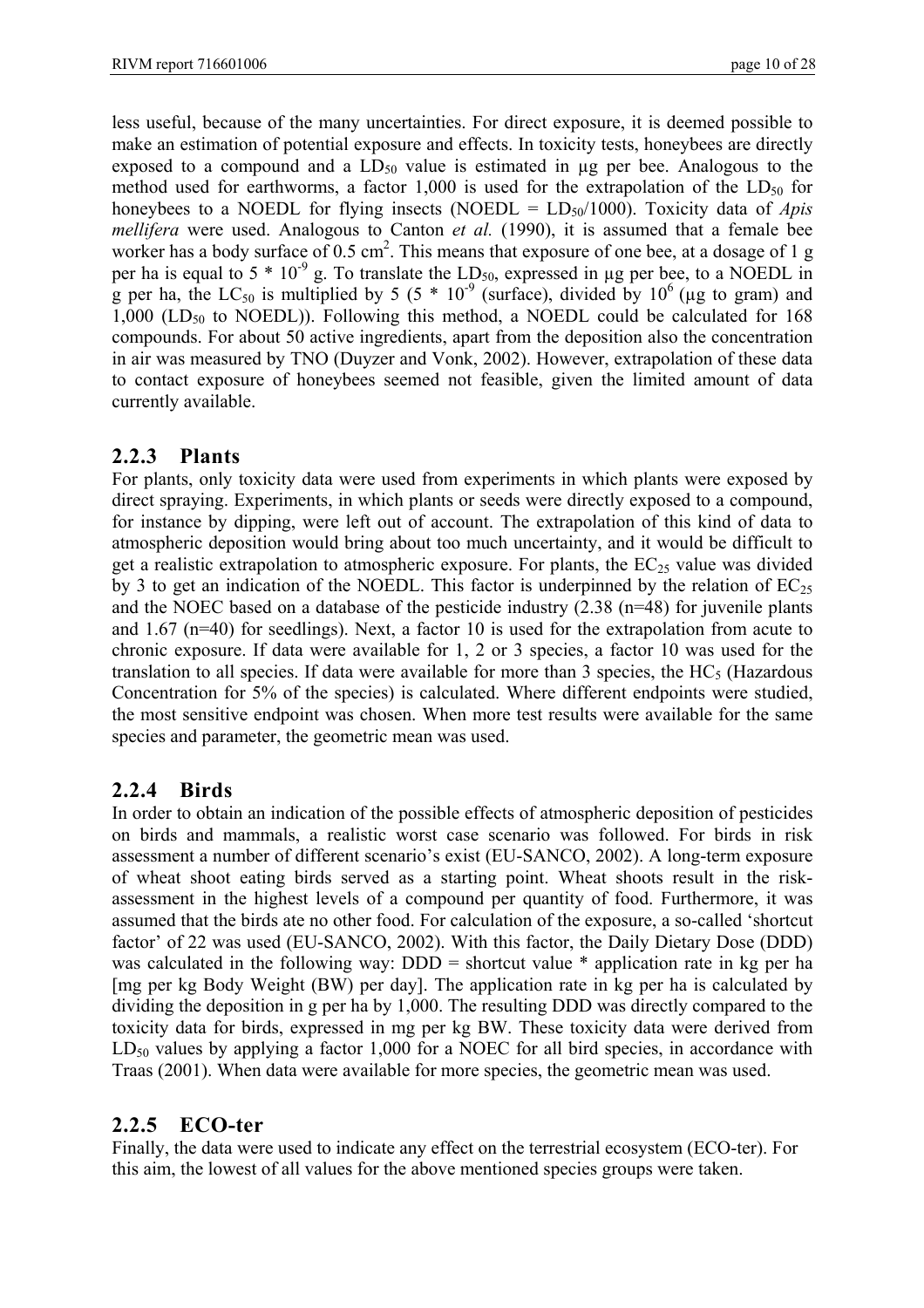## **3. Results**

 $\overline{a}$ 

### **3.1 Exceeding MPC**

The exceeding of the MPC<sub>soil</sub> is shown in figure 1 for those compounds for which the quotient of deposition and MPC >0.01. The results show that for three active ingredients  $(dichlorvos, metam-sodium<sup>1</sup>$  and propoxur), the estimated deposition exceeds the MPC. For 20 compounds the quotient exceeds 0.01. This is the Negligible Risk Level. This result is found for 20 of the 60 compounds for which a MPC was available.



*Figure 1* Atmospheric deposition of active ingredients versus the MPC<sub>soil</sub>

<sup>1</sup> In practice, metam-sodium will immediately be transformed to its active component methylisothiocyanate (MITC). Because it is applied as metam-sodium, the term metam-sodium is used.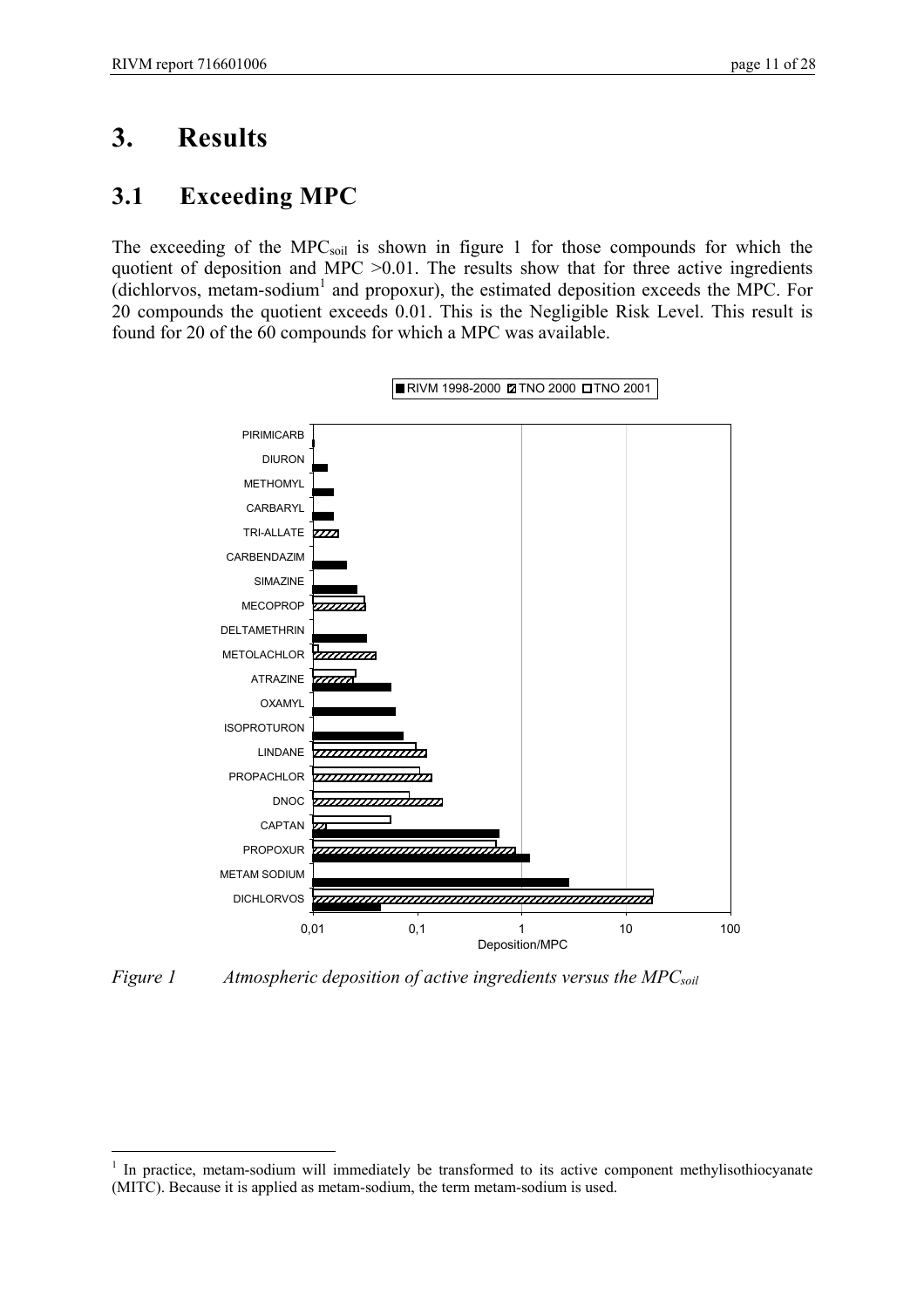### **3.2 Soil invertebrates**

The active ingredients showing a ratio  $> 0.01$  for deposition versus the estimated NOEDL for soil invertebrates are shown in figure 2. The NOEDL has been calculated for 127 active ingredients. From figure 2, it appears that the NOEDL for soil invertebrates is not exceeded for any active ingredient. For 7 active ingredients the 0.01 level is exceeded; for the 0.01 level an analogy with the Negligible Risk level is present.



*Figure 2 Atmospheric deposition of active ingredients versus the NOEDL for soil invertebrates caused by atmospheric deposition*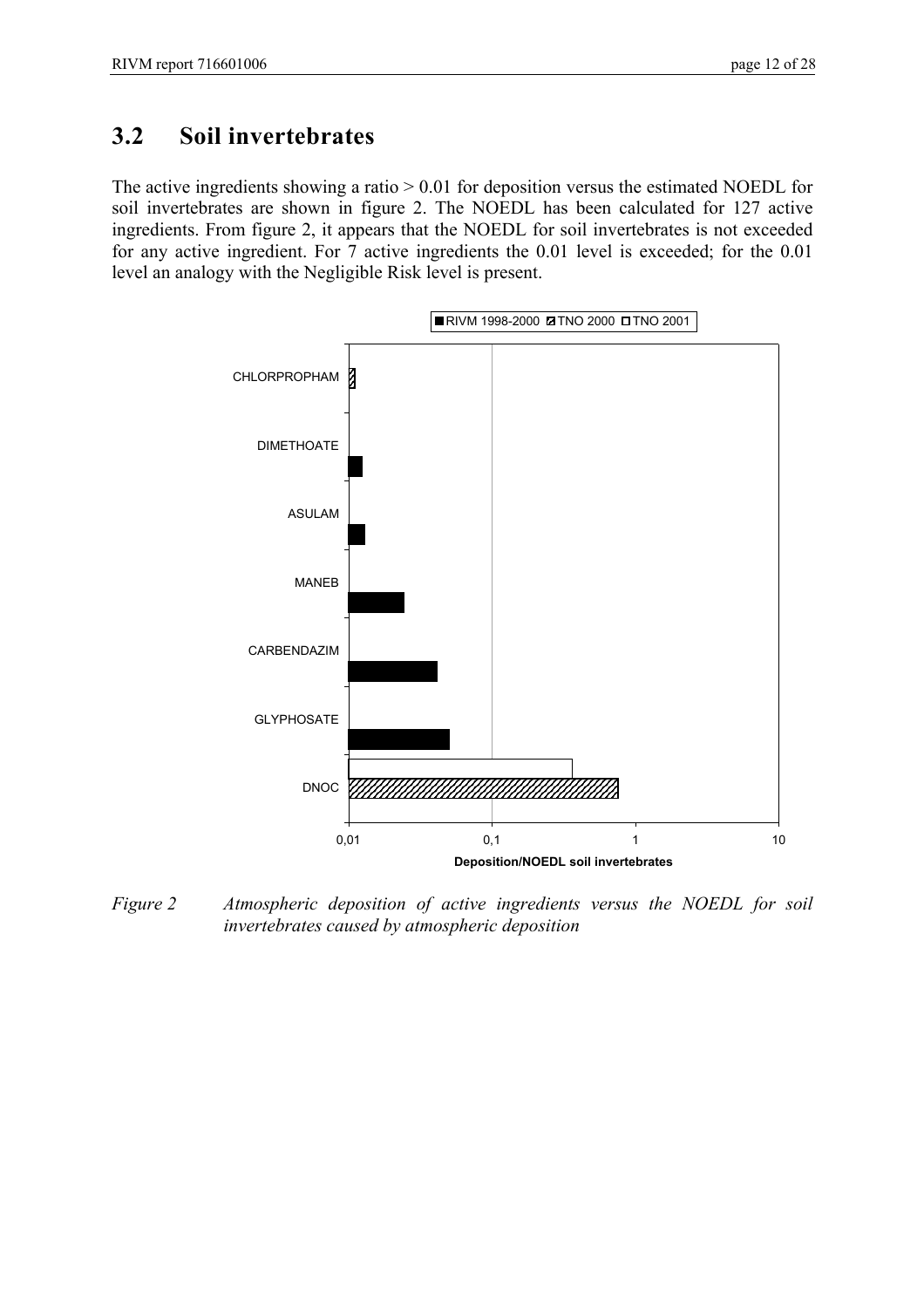## **3.3 Flying insects**

The active ingredients with a ratio >0.01 between deposition and NOEDL for flying insects are shown in figure 3. The NOEDL has been calculated for 168 active ingredients. Figure 3 shows that the NOEDL is not exceeded. For five compounds the quotient exceeds 0.1. For 19 active ingredients the 0.01 level is exceeded.



*Figure 3 Atmospheric deposition of active ingredients versus the NOEDL for flying insects*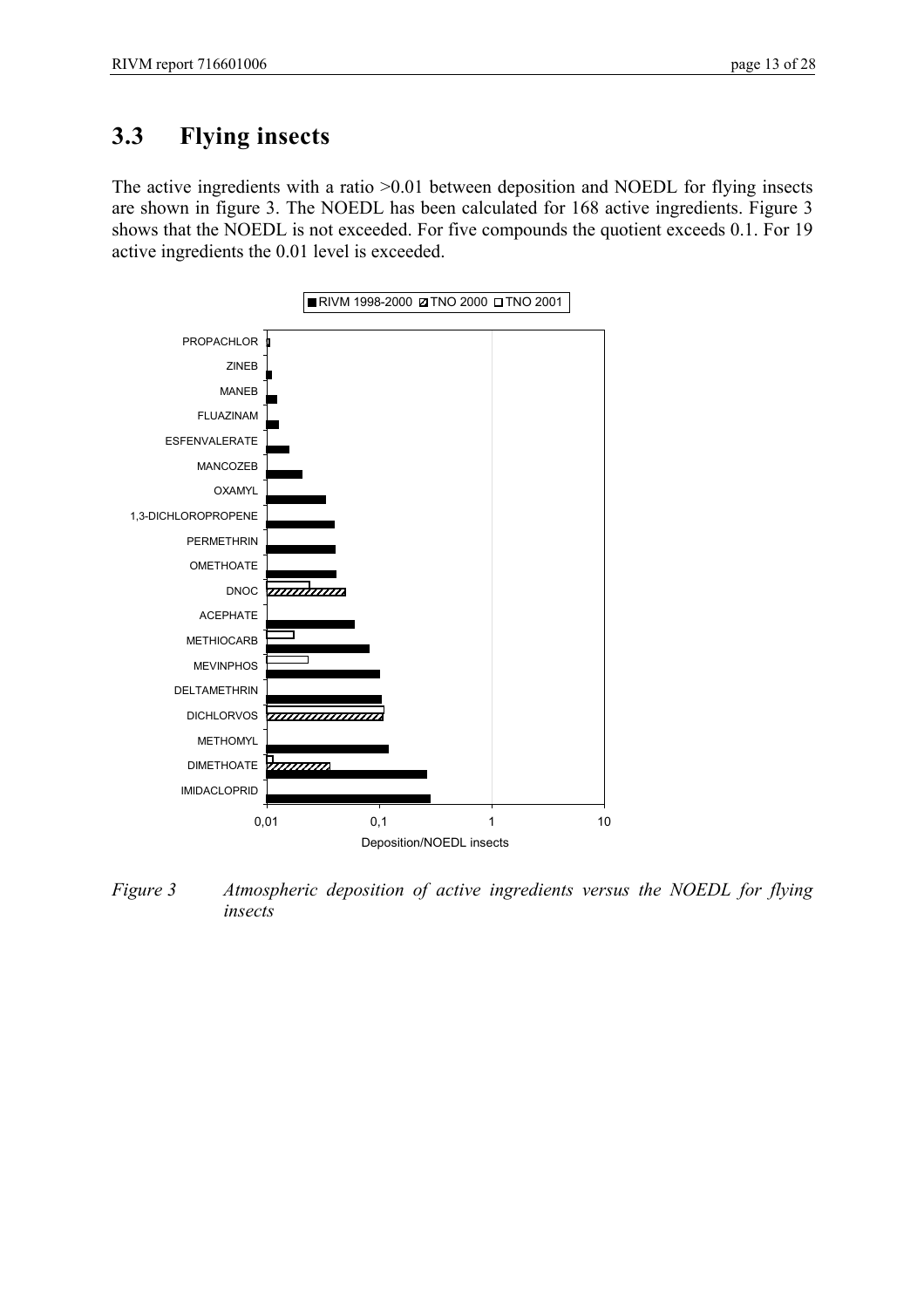### **3.4 Plants**

The active ingredients with a ratio >0.01 between deposition and NOEDL for plants are shown in figure 4. The NOEDL was estimated for 36 herbicides. Figure  $4^2$  shows that for 10 herbicides the NOEDL is exceeded, and for 30 herbicides the 0.01 level is exceeded.



*Figure 4 Atmospheric deposition of active ingredients versus the NOEDL for plants*

## **3.5 Birds**

 $\overline{a}$ 

The active ingredients with a ratio >0.01 between deposition and NOEDL for birds are shown in figure 5. The NOEDL was calculated for 226 active ingredients. From figure 4 it is clear that for DNOC the NOEDL for birds is exceeded. For 12 active ingredients the quotient

<sup>&</sup>lt;sup>2</sup> Mecoprop has been replaced by Mecoprop-P; since for both compounds different toxicity data were available, compounds are presented separately here.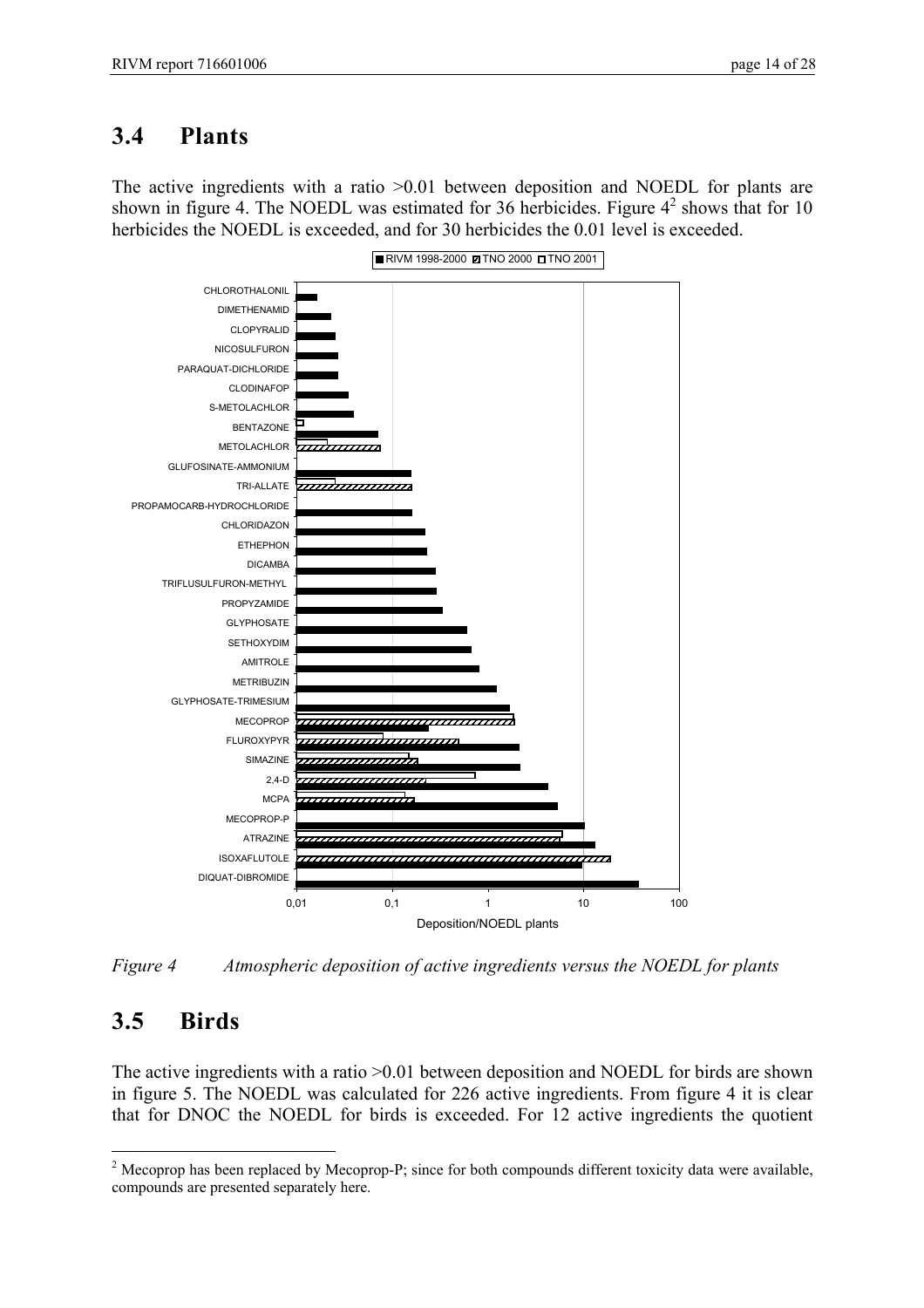



*Figure 5 Atmospheric deposition of active ingredients versus the NOEDL for birds*

### **3.6 ECO-ter**

Figure 6 shows all active ingredients exceeding a ratio of 0.01 between deposition and NOEDL for at least one of the organism groups studied. For every active ingredient the organism group with the highest ratio is chosen. In this way, a NOEDL could be estimated for 236 of 293 active ingredients studied. From figure 6, it is clear that the NOEDL is exceeded for 11 of the 293 active ingredients under investigation. For 24 active ingredients the ratio between deposition and NOEDL is between 0.1 and 1, and for 33 active ingredients between 0.01 and 0.1.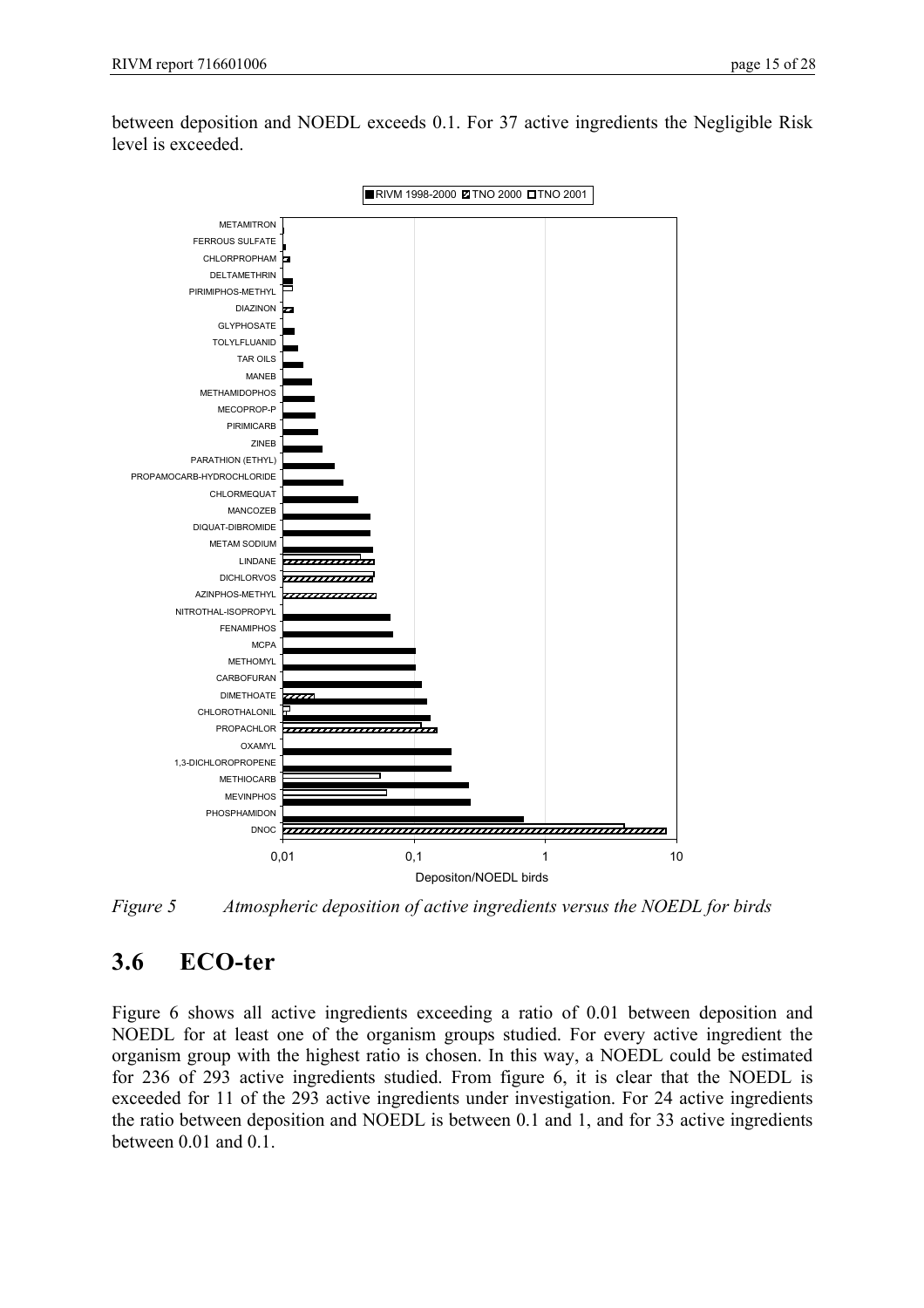

*Figure 6 Atmospheric deposition of active ingredients versus the NOEDL for terrestrial organisms*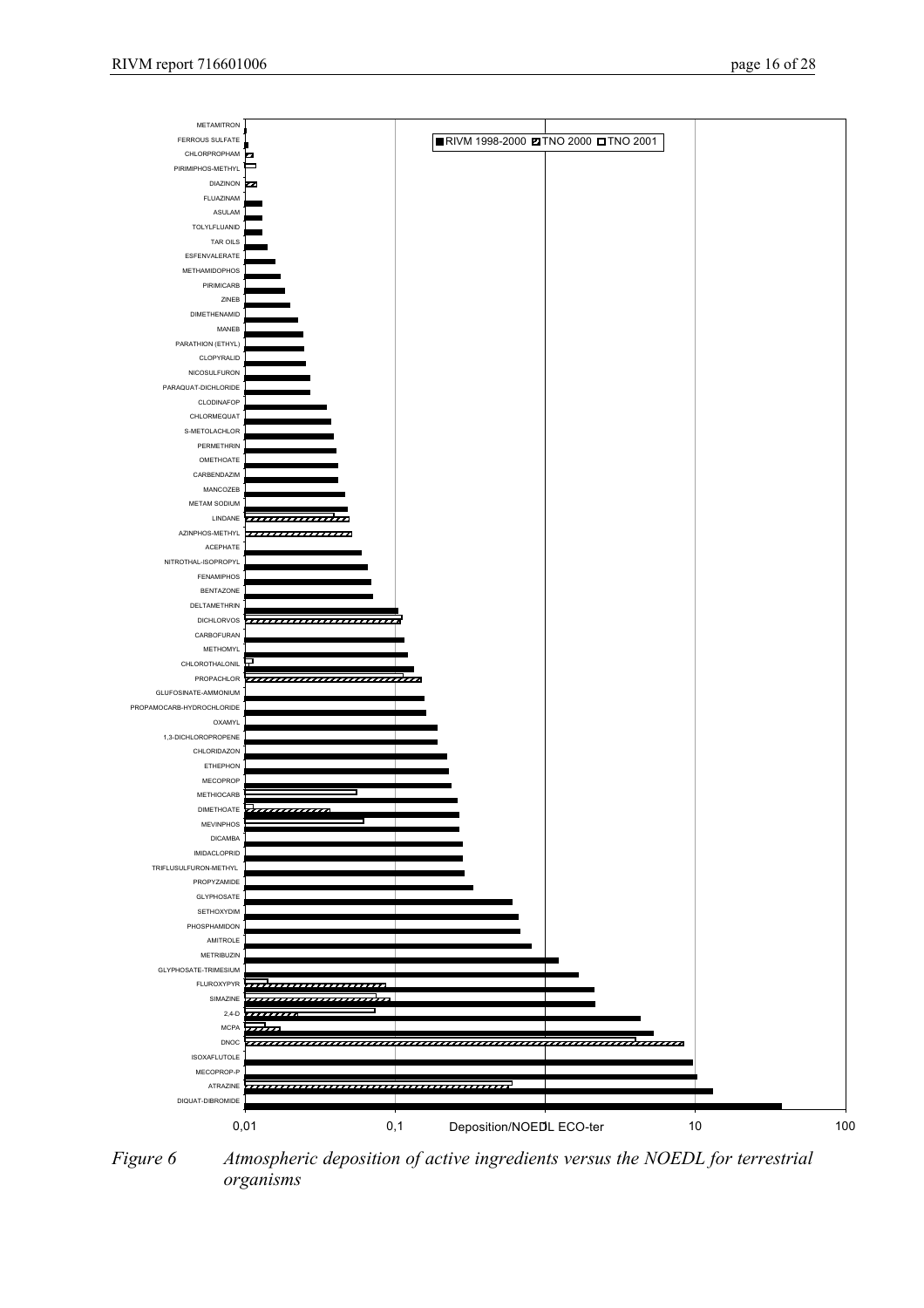### **3.7 Toxic Units**

For the Toxic Unit approach, the average deposition data for 2000 and 2001 (from TNO) were used. These data were available for about 50 active ingredients. For the other compounds, the data resulting from the RIVM model calculations were used. Toxic Units are based upon an exceeding of the 50% effect levels (for plants 25%). The results are shown in table 1.

| Species group      | $\Sigma$ Toxic Units | $\Sigma$ Toxic Units |
|--------------------|----------------------|----------------------|
|                    | $EC_{50}$            | $EC_{50}$            |
|                    | all active           | active               |
|                    | ingredients          | ingredients 2002     |
| Soil invertebrates | 0.00078              | 0.00020              |
| Flying insects     | 0.0011               | 0.00095              |
| <b>Birds</b>       | 0.0084               | 0.0011               |
| Plants             | 0.254                | 0.245                |

*Table 1 Cumulative Toxic Units for the effects of atmospheric deposition*

Based on  $EC_{25}$  values

From table 1 it can be concluded that in none of the cases, the figure for the cumulative Toxic Units exceeds the value of 1. In the case of plants, however, the value is of such a magnitude that some effects could be expected. When interpreting the results, however, two uncertainty factors should be kept in mind: at the one hand, a worst-case situation was simulated, by assuming that all deposition occurs at one day. At the other hand, as a consequence of the way of measuring, the calculated deposition figures could be seen as background concentrations. Locally, for instance downwind of agricultural areas, considerably higher concentrations may be expected.

In the right column of table 1 it is assumed that active ingredients that are no longer approved in the Netherlands are no longer present in the deposition. These data should be considered with care, for several reasons. To start with, the use of some of the not-approved compounds is still temporarily authorised, for reasons of 'indispensability for agriculture'. Moreover, as the route through the air does not stop at country borders, import is to be expected. In addition, there is the possibility of illegal use. Furthermore, it is probable that the use of compounds that are not approved anymore, will be replaced by the use of other compounds (existing or new), leading to a higher use of those compounds. When the use of a compound is stopped because of its toxicity for a certain group of organisms, it may be assumed that the replacing compounds will be less toxic, so it is realistic to assume that toxic pressure will diminish. All these aspects are left out of consideration when calculating column 2 of table 1. And finally, it was assumed that the Dutch (and European) policy is 100% effective.

With the assumptions mentioned, toxic pressure diminishes for soil invertebrates and birds. Dutch policy thus appears to be principally effective, but actual effectiveness will depend on the above-mentioned factors: the use in neighbouring countries, implementation of policy and the nature of replacing compounds. For plants, toxic pressure has hardly diminished. This seems to be a logical consequence of the lack of attention for non-target plants in the registration process.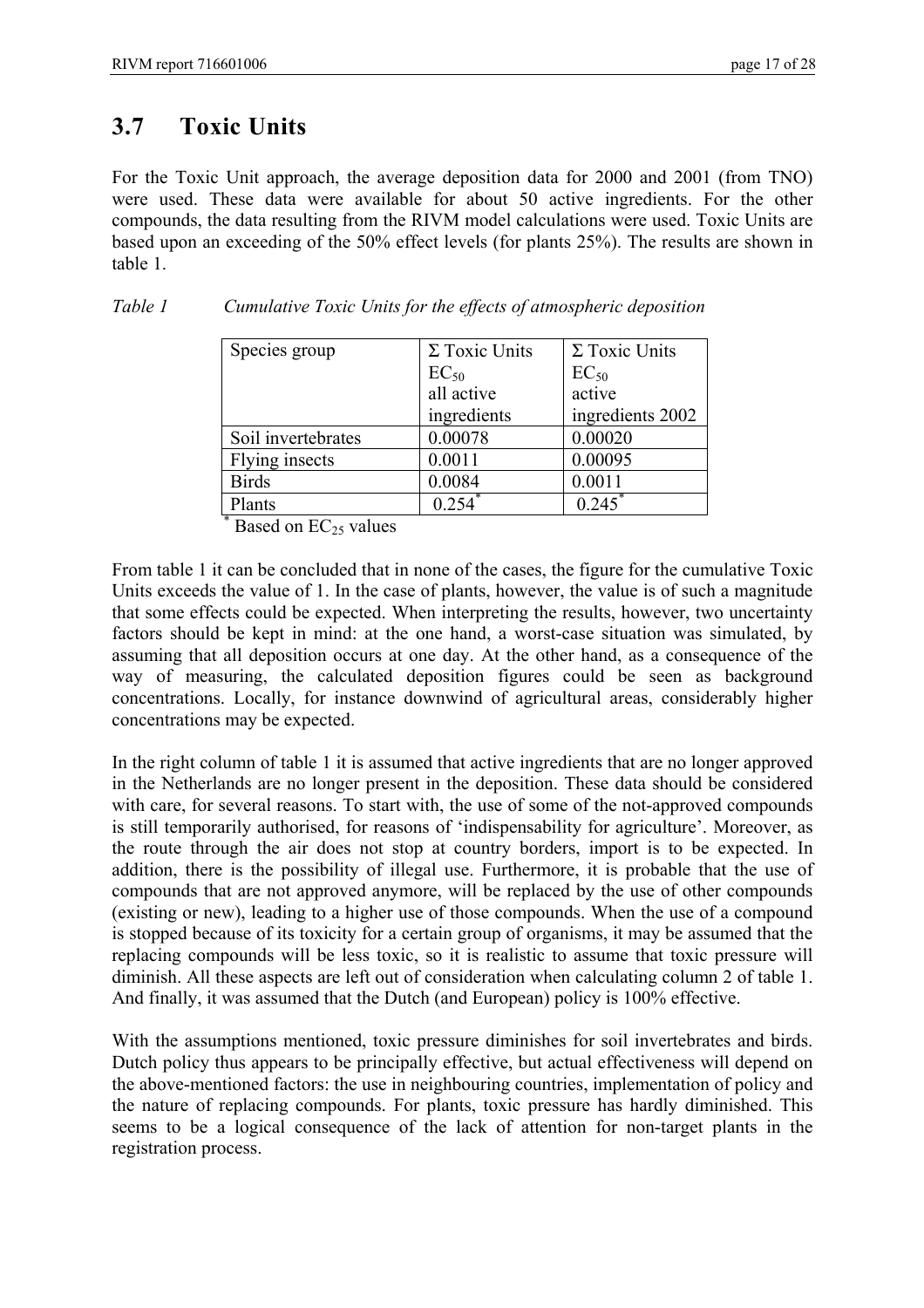# **4. Discussion**

The effects of atmospheric deposition on terrestrial organisms had to be estimated from existing data. Most of these data were not generated for a risk assessment as described in this report. The available data therefore had to be extrapolated. The toxicity data used were based on single, acute exposure. These data were extrapolated to chronic effects of low dosages. The use of a factor 1,000 for the extrapolation of 50% effect levels to a NOEDL is based on safety factors as used for standard setting. For most compounds the use of these safety factors can be seen as a worst case estimation.

For deposition, the total estimated deposition of one year was used, and it was assumed that this amount was available at one moment. The deposition data as measured by TNO are the result of use in the Netherlands, as well as import and export from abroad and degradation in air. The RIVM calculations only include use in the Netherlands, and decomposition has not been taken into account. In neither of the datasets used, decomposition after deposition is accounted for. In practice, deposition will take place over a certain time span, and degradation will occur. Ignoring degradation and the time factor thus leads to an overestimation of the actual concentrations. On the other hand, these deposition data may be regarded as background concentrations, to be expected further away of the areas of use. TNO selected the locations in such a way as to exclude direct influence of local pesticide use. Closer to agricultural fields, higher depositions will occur. Given the large areas with pesticide use in the Netherlands (2,300,000 ha agricultural area, about half of the Netherlands, of which 800,000 ha arable land with intensive pesticide use, about one fifth of the Netherlands (IJsselmeer and Wadden sea excluded; CBS statline, data 2000), a considerable area may be exposed to higher depositions.

Furthermore, the use of compounds in the surrounding countries is only partly included in the study. In the model, only the Dutch use is included. The measured values include import from abroad, but these measurements were only available for a limited number of compounds (40 of the compounds considered in this study). Compounds that are not approved in the Netherlands were not included; neither is illegal use.

The analysis comprised all 293 active ingredients approved for use in the Netherlands. TNO measurements inherently include import from abroad. In this analysis, no special attention is paid to active ingredients that are banned in the Netherlands but approved in surrounding countries. The share of active ingredients from abroad in the total toxic pressure, therefore, is unknown.

## **4.1 MPC-soil**

The MPC value is aimed at protecting organisms against the adverse effects of substances. The MPC<sub>soil</sub> calculated, therefore, is aimed at protecting soil organisms against (active ingredients of) pesticides. Initially, the starting point was the protection of the soil *within* the treated parcel. In the case of atmospheric transport and deposition in remote areas, much lower depositions are found. The standard soil is selected to be representative for agricultural soils. The soil in nature areas can differ substantially from agricultural soils. Not only may pH and organic matter content deviate, but in nature areas also no ploughing and fertilising takes place. These factors may result in considerable differences in decomposition of a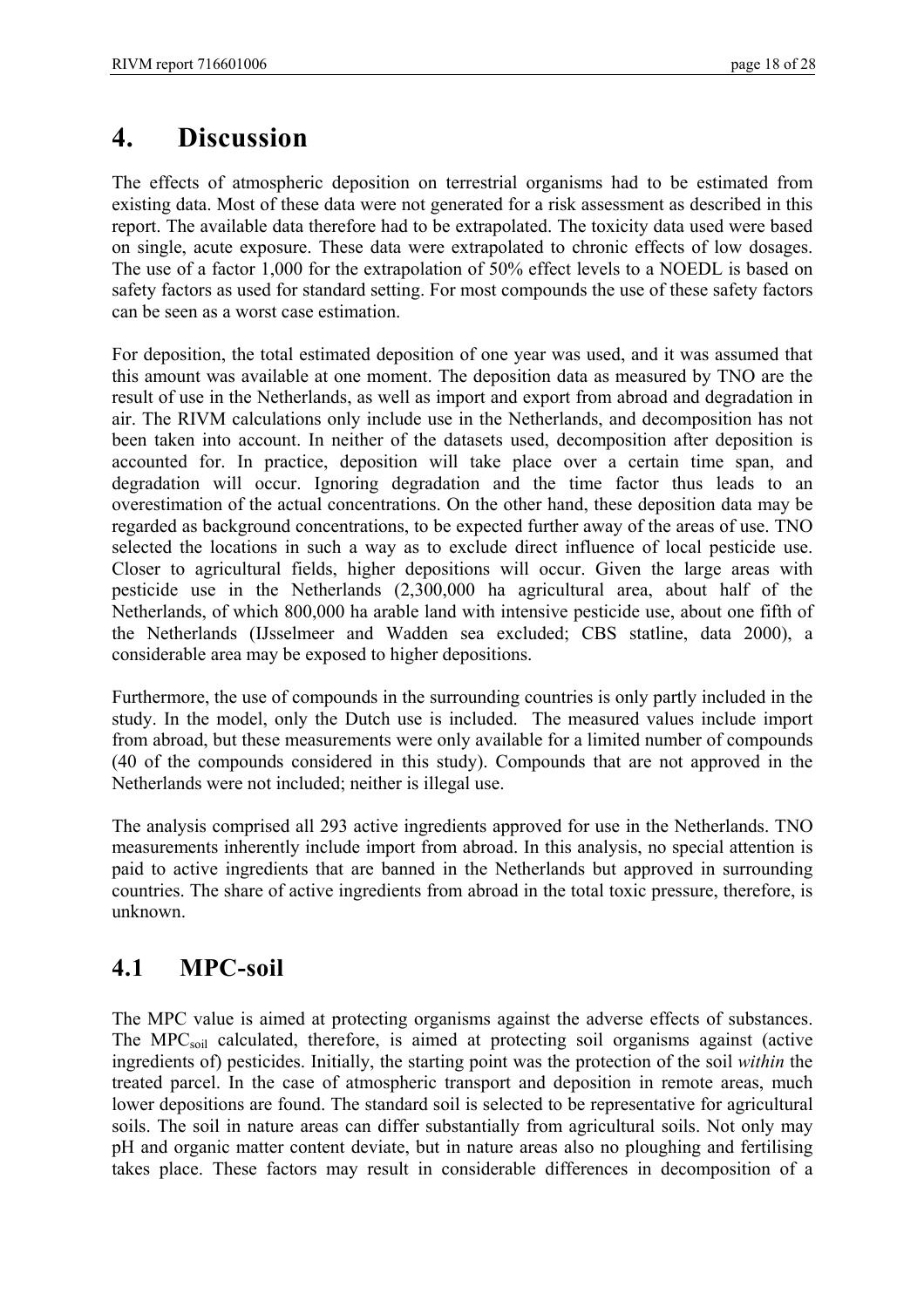compound compared to a standard soil. Differences in dry matter content of soils have direct consequences for exposure expressed in mg per ha. Organic matter content is assumed to be inversely proportional to toxicity (Traas, 2001). This means that on a vulnerable soil with for instance an organic matter content of 2% (instead of 10% as in standard soil), toxicity is five times as high (10: 2), and the MPC will be exceeded with a five times lower dosage compared to standard soil. For other factors, such as clay content, such relations are not known. Furthermore, it is well possible that in a nature area the distribution of the deposition into the soil differs from a standard soil. It was assumed that the compound spreads evenly over the top 5 cm of the soil. When, for instance, a compound spreads into a top layer of less than 5 cm, this leads to a higher concentration. On the other hand, in that case, a smaller part of the soil is contaminated.

For 20 out of 60 active ingredients for which a MPC<sub>soil</sub> is known, the Negligible Risk Level is exceeded. Since a priori, there is no reason to assume that the other compounds should have lower or higher MPC values, in practice the NRL could be exceeded for a higher number of active ingredients.

### **4.2 Earthworms**

The soil type is one of the determining factors determining soil density and the relationship between deposition and the concentration in the soil. The presence of earthworms, however, is also determined by the composition of the soil; the organic matter content, then again, influences the availability of the compounds. Given the other uncertainties, these factors will be of less importance for the risk assessment of atmospheric deposition. Given the fact that earthworms are not very sensitive, even if they are exposed to the actual field dosage, it can be questioned whether they are the most suitable parameter for assessing effects of deposition. An alternative would be to include epigeic (on the soil living) organisms.

### **4.3 Honeybees**

The estimation of the exposure of honeybees to atmospheric deposition has been based on many assumptions, leaving many uncertainties. However, since a worst-case scenario was followed, it is unlikely that effects of atmospheric deposition will occur in practice. The inclusion of herbivorous insects, which would be exposed by food, would nevertheless give a better picture of the potential risks on flying insects.

### **4.4 Plants**

The NOEDL for growth and development is exceeded for a number of individual plant species. The results are in accordance with field studies with glufosinate-ammonium (De Snoo *et al.*, 2001) in which very low dosages (2% of field dosage) induced short-term phytotoxic effects. Furthermore, the Toxic Units value for 25% effect indicates that effects may be expected. The estimation of the effects of deposition is derived from direct spray exposure data. This exposure route differs from practice, in which dry deposition will be an important route as well as exposure to concentrations in air. Research aimed at this route is currently being carried out, among others by Plant Research International (WUR). This research is restricted due to a lack of research data.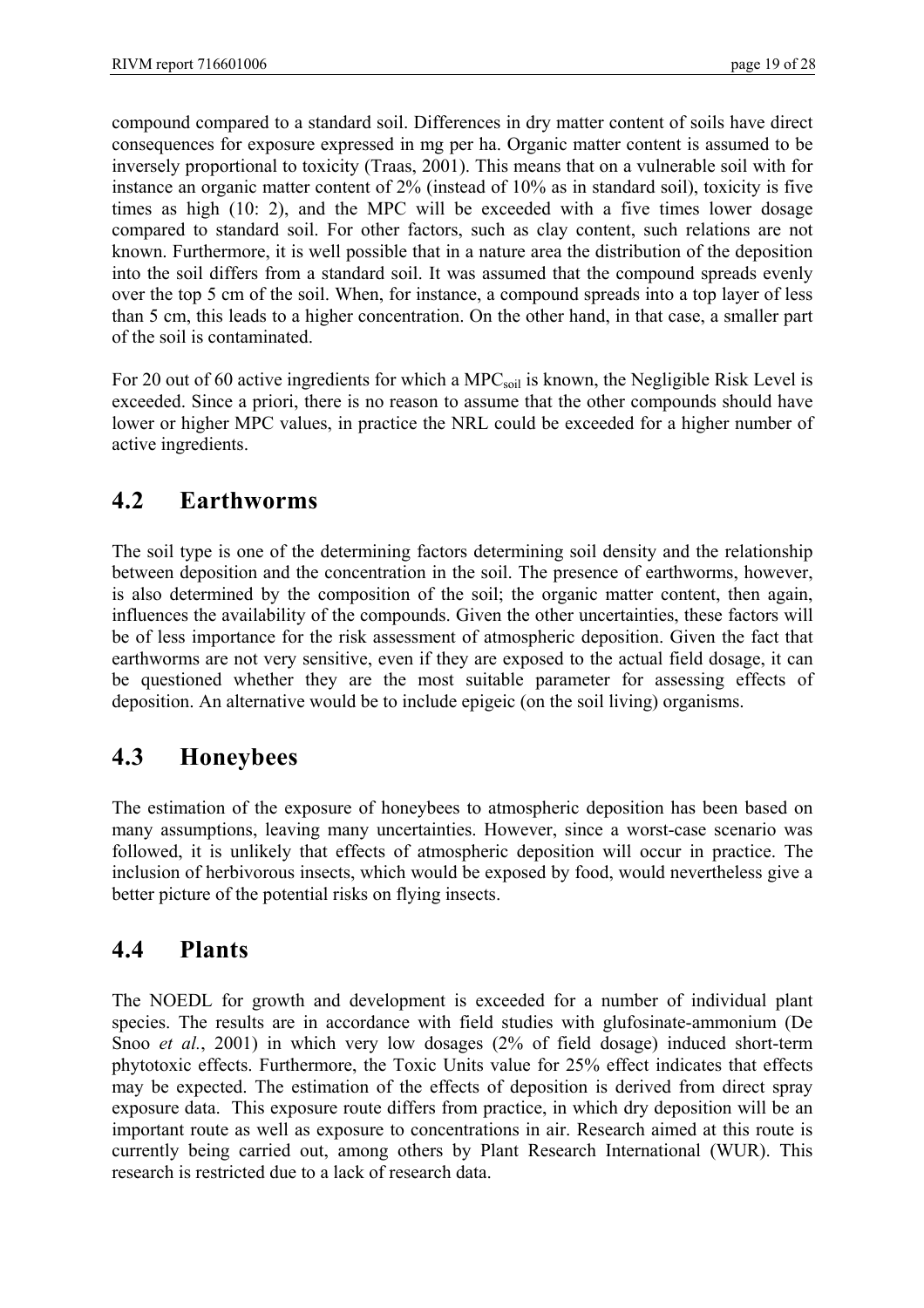Mathiassen and Kudsk (2001) studied the possible effects of mecoprop-P deposition in rain on a number of plant species. In this study the  $ED_{10}$  was used to estimate the NOEL (as dose required reducing fresh or dry weight by 10%). They concluded that effects are not to be expected, since the yearly deposition rates are one third of the  $ED_{10}$  of the most susceptible plant species. When comparing their results with the results of this study, two things catch the eye. The deposition rate found in the Netherlands is twice as high. And second, in the present study, an extra factor of 10 is applied to simulate chronic exposure, and a  $HC<sub>5</sub>$  value is calculated for the resulting data. The consequence is that compared to Mathiassen and Kudsk, in the present study, a higher deposition is weighed against a lower NOEDL, leading to a considerable exceeding of the NOEDL. The higher deposition in the Netherlands can have different causes, for instance higher use, more import from other countries etc. Since data for chronic exposure are lacking the factor 10 was applied as an extra safety factor, taking the precautionary principle as a starting point. Using the  $HC<sub>5</sub>$  value is a statistical method that aims to protect 95% of the species, thus following Dutch environmental policy. Applying the  $HC<sub>5</sub>$  method to the data of Mathiassen results in a value of 0.39 g a.i./ha, compared to the lowest EC<sub>10</sub> value of 0.5 g a.i./ha, found for *Capsella bursa pastoris*. Applying of the factor 10, however, results in a NOEDL of 0.039 g a.i./ha. For the present study the extrapolation factor 10 was applied because of the lack of information about effects of chronic exposure.

### **4.5 Birds**

A worst-case scenario was followed to assess the risk of atmospheric deposition for birds. Differentiation in food choice has not been taken into account, and neither has avoidance. Considering the low dosages involved, the latter is not very likely to occur. Given the worstcase assumptions, effects of atmospheric deposition are not to be expected.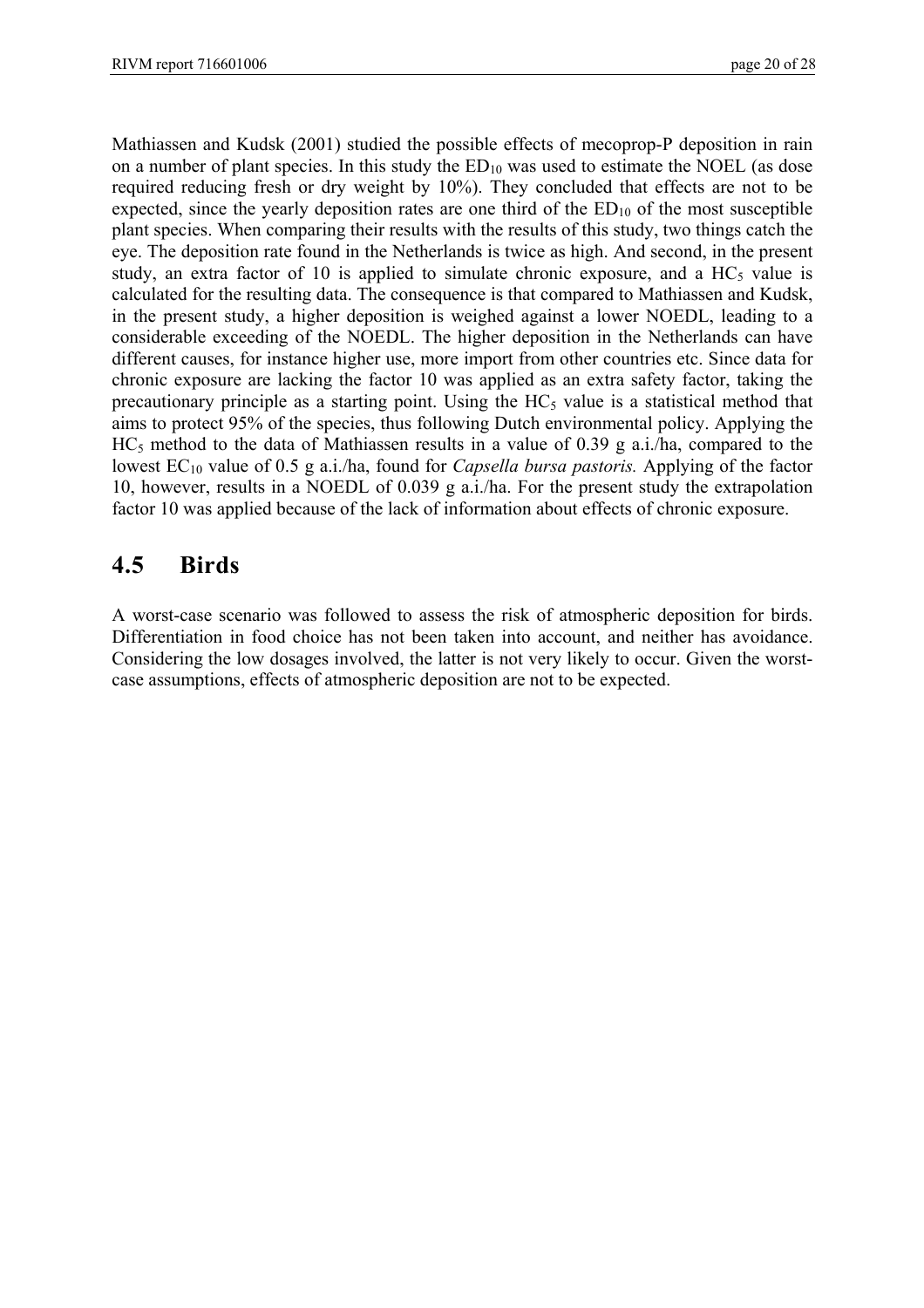## **5. Conclusions and recommendations**

#### **5.1 Conclusions**

Before drawing conclusions, it has to be stated that the estimations are based on many assumptions. This could lead to a considerable uncertainty in the results. The assumptions have been made in relation to both estimation of the deposition and the effects. To make it possible to calculate the effects, many simplifications were necessary when calculating the effects, at some points leading to possible overestimation; in other cases to possible underestimation of effects. These uncertainty factors and their possible influence on the effects have been discussed extensively in chapter 4.

The aim of the study was to estimate the possible effects of the atmospheric deposition of agricultural pesticides on terrestrial ecosystems, using existing data. The main conclusion is that the Negligible Risk Level is exceeded for a number of compounds for all species groups studied (soil organisms, flying insects, birds and plants) and for the NRL<sub>soil</sub>. In the case of vascular plants the NOEDL, comparable to the Maximum Permissible Concentration is exceeded as well (for 11 herbicides). The calculations show that the MPC is not exceeded in the case of flying insects and soil organisms. In the case of birds one compound (DNOC) shows a clear exceeding of the NOEDL. In the Netherlands, the use of this compound is not approved at the moment. The  $\text{MPC}_{\text{soil}}$  is exceeded for 3 compounds. For conclusions about possible effects of fungicides on non-target fungi, data are lacking.

#### *Exceeding of MPC<sub>soil</sub>*

The results show that the Negligible Risk Level (NRL) is exceeded for 20 of 60 compounds for which a NRL was available (of which 9 are not approved in the Netherlands at the moment). For three compounds (dichlorvos, metam-sodium (MITC) and propoxur), a risk can be expected for soil organisms, based on the estimated exceeding of the MPC. Locally higher depositions were not included, and neither has the combined use of different compounds been taken into account. Locally, and under certain soil conditions, an exceeding of the MPC could occur. Further away of the agricultural areas, the risk of large-scale exceeding of the MPC seems limited.

#### *Soil invertebrates*

Based on the available data and the assumptions and starting points mentioned before for 6 compounds, the 0.01 value is exceeded. For one compound only (DNOC), the PEC/NOEDL quotient exceeds 0.1. This compound is not approved at the moment. Based on these results, large-scale acute effects of atmospheric deposition of pesticides on soil invertebrates are not to be expected.

#### *Flying insects*

For a total of 19 active ingredients (of which 15 are approved in the Netherlands) the 0.01 level (NRL) is exceeded. For none of the active ingredients in the study, the NOEDL is exceeded. For an interpretation of the effects of the exceeding of the NRL further research and refinement is needed.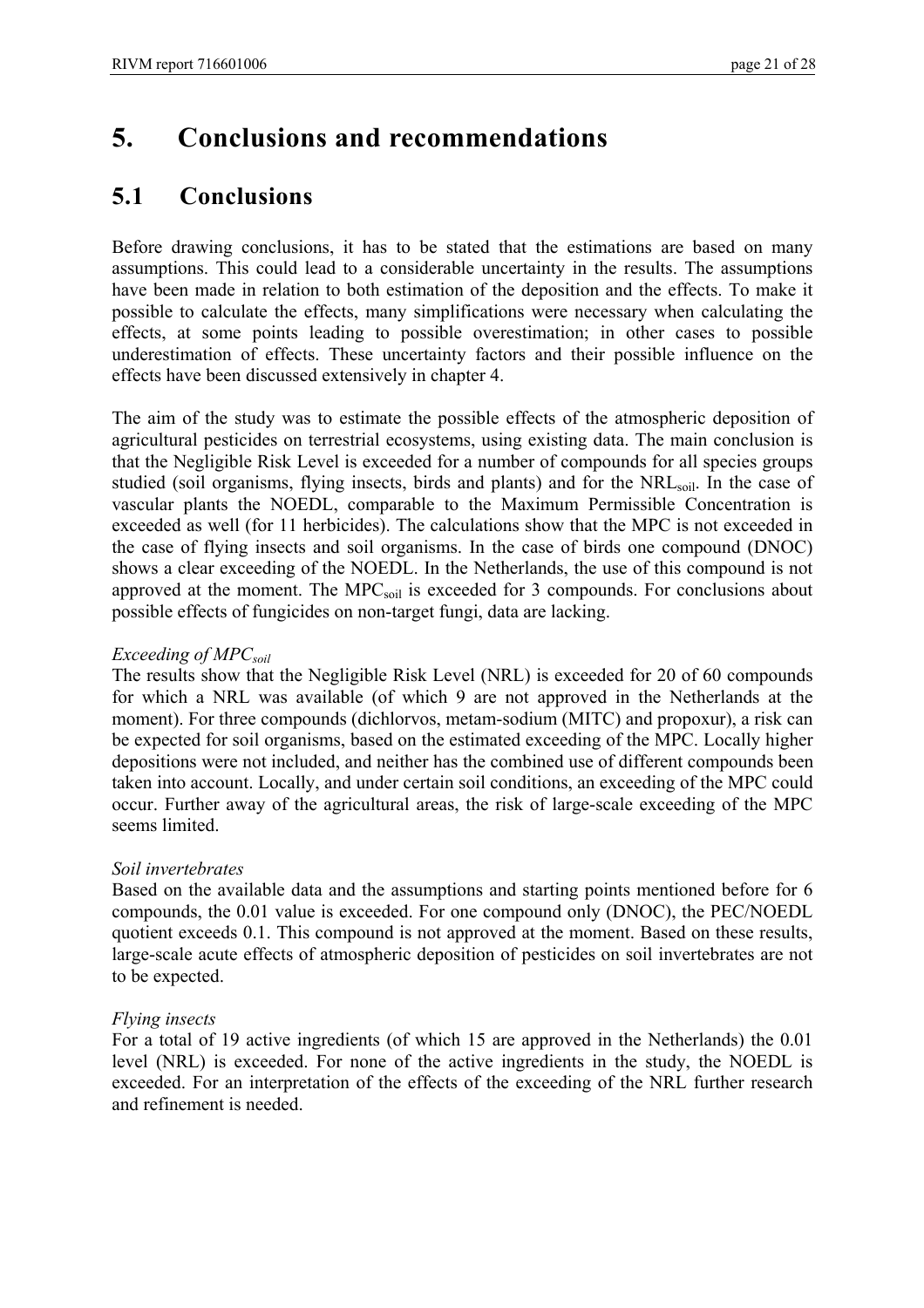#### *Plants*

For terrestrial vascular plants, the NOEDL is exceeded for eleven herbicides (metribuzin, glyphosate-trimesium, mecoprop, fluroxypyr, simazine, 2,4-D, MCPA, mecoprop-P, atrazine, isoxafutole and diquat-dibromide). Eight of these are at this moment approved in the Netherlands. In total, the 0.01 level (NRL) is exceeded for 37 herbicides (of which 24 still approved). The results indicate that effects of atmospheric deposition of herbicides on vascular plants cannot be excluded. The effect of excluding the compounds that are no longer approved is limited. This was expected, since side-effects on terrestrial vascular plants are not included in the registration procedure.

#### *Birds*

For birds, the NOEDL is only exceeded for DNOC. This compound is not approved in the Netherlands at the moment. For a total of 37 active ingredients (25 still approved), the 0.01 level is exceeded. Based on these results further refinement of the method is needed to exclude effects on birds on larger distances of the treated areas. Closer to the parcels, the atmospheric deposition might cause such concentrations that birds could be affected.

#### *ECO-ter*

When all results are combined, the NOEDL is exceeded for 9 of the 293 active ingredients in the study, of which 7 are presently approved in the Netherlands. For a total of 66 active ingredients, the 0.01-level (NRL) is exceeded for at least one of the groups studied.

#### *TOXIC UNITS*

The toxic unit approach is used to indicate combined effects. This approach is based on  $EC_{50}$ values. The results show that mainly in the case of plants a risk appears to be present.

### **5.2 Recommendations**

The results of this study show that a-priori, only effects on plants are likely. It is assumed that the compounds are evenly spread over the country. Since in practice, this is not the case, it is recommended that further studies be focused on actual depositions, accounting for more realistic time intervals and regional distributions. It then will become clear whether exceeding of the NOEDL is to be expected. A way to present this kind of results for instance could be to map the exceeding or to present the percentage of nature areas in which the Negligible Risk Level or the MPC is exceeded.

In further studies on the deposition of active ingredients in the Netherlands, import from surrounding countries should be included. For these estimations compounds which are approved in the Netherlands as well as compounds which are only approved in the surrounding countries should be included. An inventory of the import could be rather difficult, since for most countries, data on the use of active ingredients is not available in detail.

Furthermore, decomposition in air and in soil should be included to obtain more realistic exposure data.

In the case of plants, effects are to be expected. Further research aimed at the nature and extent of these effects is desirable. For the effect of fungicides on non-target fungi, a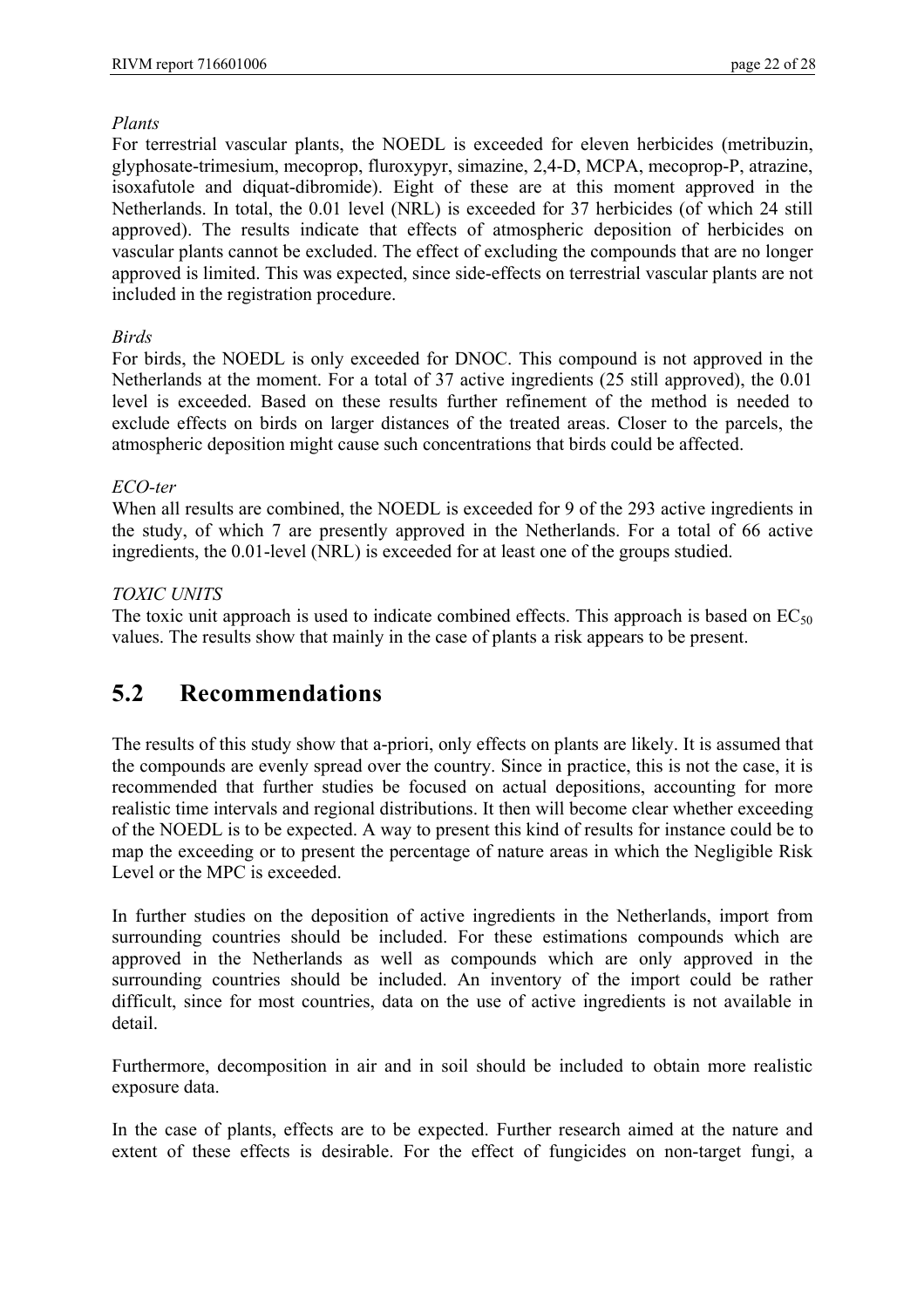literature study should be conducted to get an overview of the available information and the potential risks.

In this study major assumptions and simplifications were necessary in order to be able to estimate potential effects of atmospheric deposition of pesticides. The results indicate that refinement of the procedure is necessary. We therefore recommend to improve and refine deposition estimations (both spatial and temporal resolution should be enlarged). Furthermore we recommend to fill datagaps, especially for fungi, so that MPC and NRL can be estimated without extrapolation factors.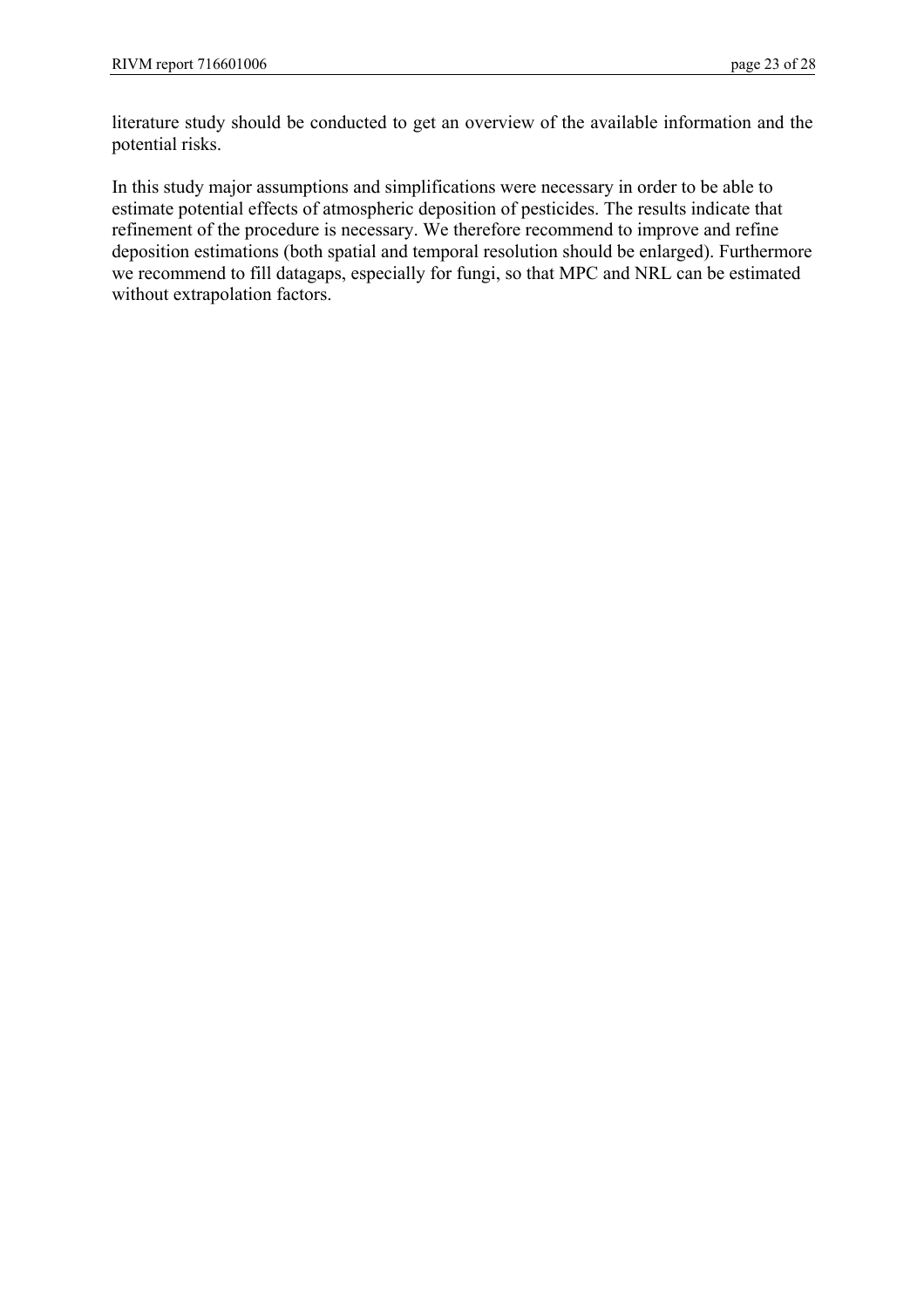## **References**

- Canton JH, Linders JBHJ, Luttik R, Mensink, BJWG, Panman E, Van der Plassche EJ, Sparenburg PM, Tuinstra J. 1990. Inhaalmanoeuvre oude bestrijdingsmiddelen: een integratie. Bilthoven, The Netherlands: National Institute for Public Health and the Environment (RIVM). Report no. 678801001. 159 pp.
- Crommentuijn T, Kalf DF, Polder MD, Postumus R, Van der Plassche EJ. 1997. Maximum permissible concentrations and negligible concentrations for pesticides. Bilthoven, The Netherlands: National Institute for Public Health and the Environment (RIVM). Report no. 601501002. 174 pp.
- De Jong FMW, Van der Voet E, Canters KJ. 1995. Possible side-effects of airborne pesticides on fungi and vascular plants in The Netherlands. Ecotoxicol Environ Safety 30: 77-84.
- De Jong FMW, Leendertse PC. 1999. Bestrijdingsmiddelen in lucht en neerslag. In: De Snoo GR, De Jong FMW, eds. Bestrijdingsmiddelen en Milieu. Utrecht: Van Arkel, pp. 129-142.
- De Nie DS. 2002 Emissie-evaluatie MJP-G 2000: achtergronden en berekeningen van emissies van gewasbeschermingsmiddelen. Bilthoven, The Netherlands: National Institute for Public Health and the Environment (RIVM). Report no. 716601004/2002. 160 pp.
- De Snoo GR, De Jong FMW, Van der Poll RJ, Van der Linden MGAM. 2001. Effects of glufosinate-ammonium on off crop vegetation – interim results -. Med. Fac. Landbouww. Univ. Gent 66/2b: 731-741.
- Duyzer JH, Vonk AW. 2002. Atmosferische depositie van pesticiden, PAK en PCB's in Nederland. Apeldoorn, The Netherlands: Netherlands Organisation for Applied Scientific Research (TNO). Report R 2002/606. 107 pp + appendices.
- EU-SANCO. 2002. Guidance document on risk assessment for birds and mammals under council directive 91/414/EEC. Draft Working Document. Brussels, Belgium: SANCO/4145/2000. 44 pp + appendices.
- Jager T, Traas TP. 2001. Quantification of ecological risk for natural vegetation. Bilthoven, The Netherlands: National Institute for Public Health and the Environment (RIVM). Internal ECO note: 01/03. 51 pp.
- Kempenaar C, Tonneijck AEG, Van der Eerden LJ. 1998. Exposure of non-target plants to pesticides: a review on atmospheric concentrations and no-effect levels with special attention for herbicide vapours. Wageningen, The Netherlands. Reasearch Institute for Agrobiology and Soil Fertility (AB-DLO). Note 105. 19 pp.
- Klepper O, Jager T, Van der Linden T, Smit R. 1988. An assessment of the effect on natural vegetations of atmospheric emissions and transport of herbicides in the Netherlands. Bilthoven, The Netherlands: National Institute for Public Health and the Environment (RIVM). Internal ECO Note 98/05. 34 pp.
- Mathiassen SK, Kudsk P. 2001. Effects of herbicides in precipitation on plants and plant communities. In: Asman WAH, Felding G, Kudsk P, Larsen J. Matthiassen S, Spliid NH. Pesticides in air and in precipitation and effects on plant communities. Danish Environmental Protection Agency. Pesticide Research No. 57. Pp. 169-192. Environmental
- Van Dijk HFG, Guicherit R. 1999. Atmospheric dispersion of current-use pesticides: a review of the evidence from monitoring studies. Water Air Soil Pollut 115: 21-70.
- Van Dijk HFG, Van Pul WAJ, De Voogt P, eds. 1999. Fate of pesticides in the atmosphere. Implications for environmental risk assessment. Water Air Soil Pollut 115: 3-276.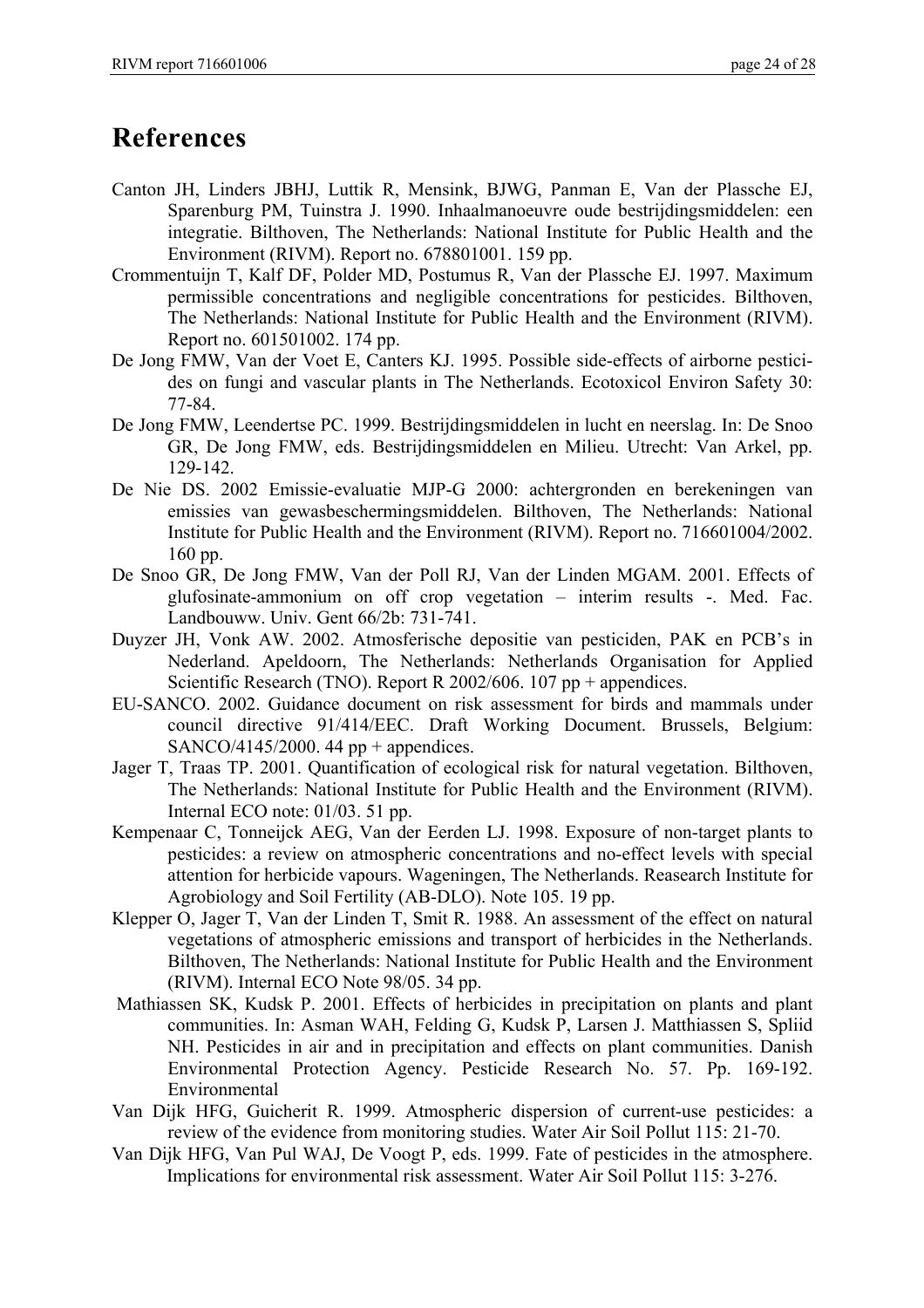- Van Straalen NM, Van Gestel CAM. 1999. Ecotoxicological risk assessment of pesticides subject to long-range transport. Water Air Soil Pollut 115: 71-81.
- Traas TP. 2001. Guidance document on deriving environmental risk limits. Bilthoven, The Netherlands: National Institute for Public Health and the Environment (RIVM). Report no. 601501012. 117 pp.
- Van de Meent D, Aldenberd T, Canton JH, Van Gestel CAM. Slooff W. 1990. Desire for levels. Background study for the policy document 'Setting environmental quality standards for water and soil'. Bilthoven, The Netherlands: National Institute for Public Health and the Environment (RIVM). Report no. 670101002. 147 pp.
- Verbruggen EMJ, Posthumus R, Van Wezel AP. 2001. Ecotoxicological serious risk concentrations for soil, sediment and (ground)water: updated proposals for first series of compounds. Bilthoven, The Netherlands: National Institute for Public Health and the Environment (RIVM). Report no. 711701020. 263 pp.
- VROM (Ministry of Housing, Spatial Planning and Environmental Protection). 1989. Premises for risk management. Risk limits in the context of environmental policy. The Hague, The Netherlands. Second Chamber, Session 1988-1989, 21137, no. 5.
- VROM. 1990. Notitie Milieukwaliteitsdoelstellingen bodem en water (Environmental quality objectives for soil and water). Directoraat Generaal voor Milieubeheer. The Hague, The Netherlands. Second Chamber, Session 1990-1991, 21990, no. 1.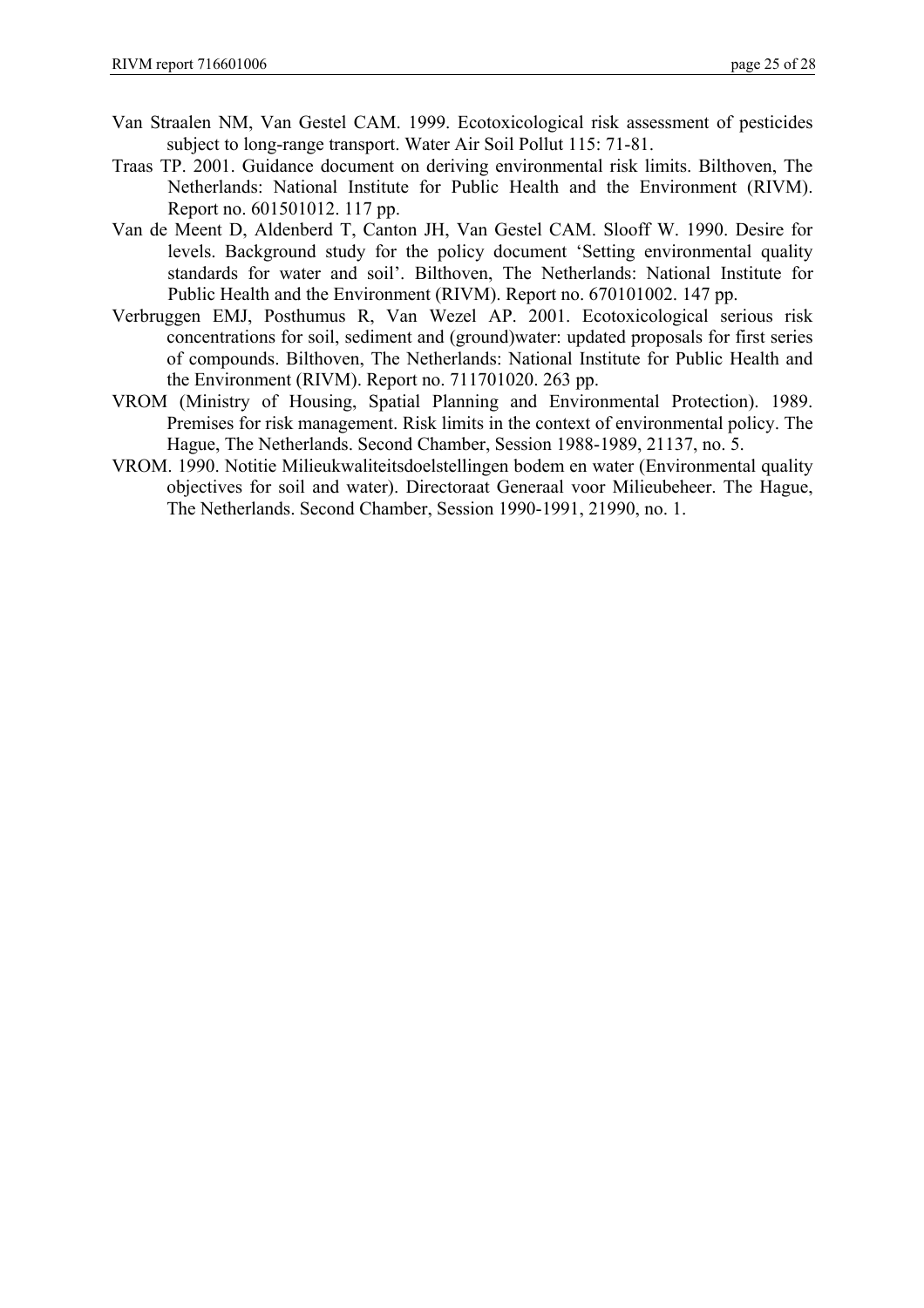# **Appendix 1 Selected active ingredients**

GR=Growth Regulator, H=Herbicide, I=Insecicide, F=Fungicide, A=Acaricide, R=Rodenticide, L=leaf killing; NA = not approved at the moment.

| <b>NAME</b>                                   | MODE OF       | <b>BUTOXYCARBOXIM</b>          | $\mathsf{I}$    |
|-----------------------------------------------|---------------|--------------------------------|-----------------|
|                                               | <b>ACTION</b> | <b>CAPTAN</b>                  | F               |
|                                               |               | <b>CARBARYL NA</b>             | I, A            |
|                                               |               | CARBETAMIDE                    | H               |
| 2-(1-NAPHTHYL)ACETAMIDE                       | <b>GR</b>     | CARBENDAZIM                    | $\mathsf F$     |
| 1-NAPHTHYLACETIC ACID                         | <b>GR</b>     | <b>CARBOFURAN</b>              | $\mathbf{I}$    |
| $2,4-D$                                       | H.            | <b>CLOFENTEZINE</b>            | A               |
| INDOL-3-YLACETIC ACID                         | <b>GR</b>     | CHLORBROMURON NA               | H,L             |
| 4-INDOL-3-YLBUTYRIC ACID                      | <b>GR</b>     | <b>CHLOROPHACINONE</b>         | R.              |
| <b>ABAMECTIN</b>                              | L             | <b>CHLORFENVINPHOS</b>         | $\mathbf{L}$    |
| <b>ACEPHATE</b>                               | $\mathbf{I}$  | CHLORMEQUAT                    | <b>GR</b>       |
| <b>ACLONIFEN</b>                              | H.L           | <b>CHLORPROPHAM</b>            | H               |
| <b>ALDICARB</b>                               | L             | <b>CHLORPYRIFOS</b>            | $\mathbf{I}$    |
| ALKYLDIMETHYLBENZYL-                          |               | CHLOROTHALONIL NA              | E               |
| AMMONIUMCHLORIDE<br>ALKYLDIMETHYLETHYLBENZYL- | <b>ALG</b>    | CHLOROTOLURON NA               | H.L             |
| <b>AMMONIUMCHLORIDE</b>                       |               | <b>CHLORIDAZON</b>             | H               |
| <b>PHOSPHINE</b>                              | R.            | CINIDON-ETHYL-1999             | H               |
| ALUMINIUM-SULFAAT                             |               | <b>CIPC NA</b>                 | <b>GR</b>       |
| AMIDOSULFURON                                 | H.            | 1,3-DICHLOROPROPENE            | н               |
| <b>AMITRAZ</b>                                | $\mathbf{I}$  | <b>CLODINAFOP</b>              | H               |
| <b>AMITROLE</b>                               | H.L           |                                | H               |
| AMMONIUMSULFAAT NA                            | H.L           | CLOMAZONE (2000)               |                 |
| <b>ASULAM</b>                                 | H.            | <b>CLOPYRALID</b>              | H               |
| <b>ATRAZINE NA</b>                            | H.L           | <b>CLOQUINTOCET</b>            | н               |
| <b>AZACONAZOLE</b>                            | F.            | <b>CODLEMONE</b>               | <b>FEROMOON</b> |
| <b>AZAMETHIPHOS</b>                           | I.A           | CREOSOOT/CRESOL                | H,L             |
| AZINPHOS-METHYL NA                            | I,A           | <b>CYCLOXYDIM</b>              | H               |
| AZOCYCLOTIN NA                                | I.A           | CYDIA POM.GRANU.VIRUS - 1997   | <b>BIOL</b>     |
| <b>AZOXYSTROBIN</b>                           | F.            | <b>CYFLUTHRIN</b>              | L               |
| BACT PREP BAC THUR.                           | $\mathbf{L}$  | <b>CYHEXATIN</b>               | A               |
| <b>BENAZOLIN NA</b>                           | H,L           | CYMOXANIL                      | F               |
| BENFURACARB NA                                | I,A           | <b>CYPROCONAZOLE</b>           | F               |
| <b>BENOMYL</b>                                | F.            | <b>CYPRODINIL</b>              | F               |
| <b>BENTAZONE</b>                              | H.            | <b>CYROMAZINE</b>              | $\mathsf{I}$    |
| 6-BENZYLAMINOPURINE NA                        | <b>GR</b>     | DAMINOZIDE                     | <b>GR</b>       |
| <b>BENZYLBENZOAAT</b>                         |               | <b>DAZOMET</b>                 | N               |
| <b>BIFENOX</b>                                | H.L           | DELTAMETHRIN                   | $\mathbf{I}$    |
| <b>BIFENTHRIN</b>                             |               | <b>DESMEDIPHAM</b>             | H               |
|                                               | I,A<br>F.     | DESMETRYN NA                   | H,L             |
| <b>BITERTANOL</b>                             |               | DIAZINON NA                    | I, A            |
| <b>BORAX</b>                                  | H, F, I       | <b>DICAMBA</b>                 | H               |
| <b>BRODIFACOUM</b>                            | R.            | <b>DICHLOBENIL</b>             | H               |
| <b>BROMACIL NA</b>                            | H,L           | DICHLOFENTHION NA              | I,A             |
| <b>BROMADIOLONE</b>                           | R             | DICHLORPROP-P NA               | H,L             |
| <b>BROMOXYNIL</b>                             | H.            | <b>DICHLORVOS</b>              | I, A            |
| <b>BROMUCONAZOLE NA</b>                       | F.            | DICHLORAN NA                   | F               |
| BROMOPROPYLATE NA                             | I,A           | DIDECYLDIMETHYLAMMONIUMCHLORID | ALG, BACT       |
| <b>BUMINAFOS NA</b>                           | H,L           | DIENOCHLOR NA                  | Α               |
| <b>BUPIRIMATE</b>                             | F.            | <b>DIETHOFENCARB</b>           | F               |
| <b>BUPROFEZIN</b>                             | L             | <b>DIFENACOUM</b>              | R               |
| BUTOCARBOXIM NA                               | T             | DIFENOCONAZOLE                 | F.              |
|                                               |               |                                |                 |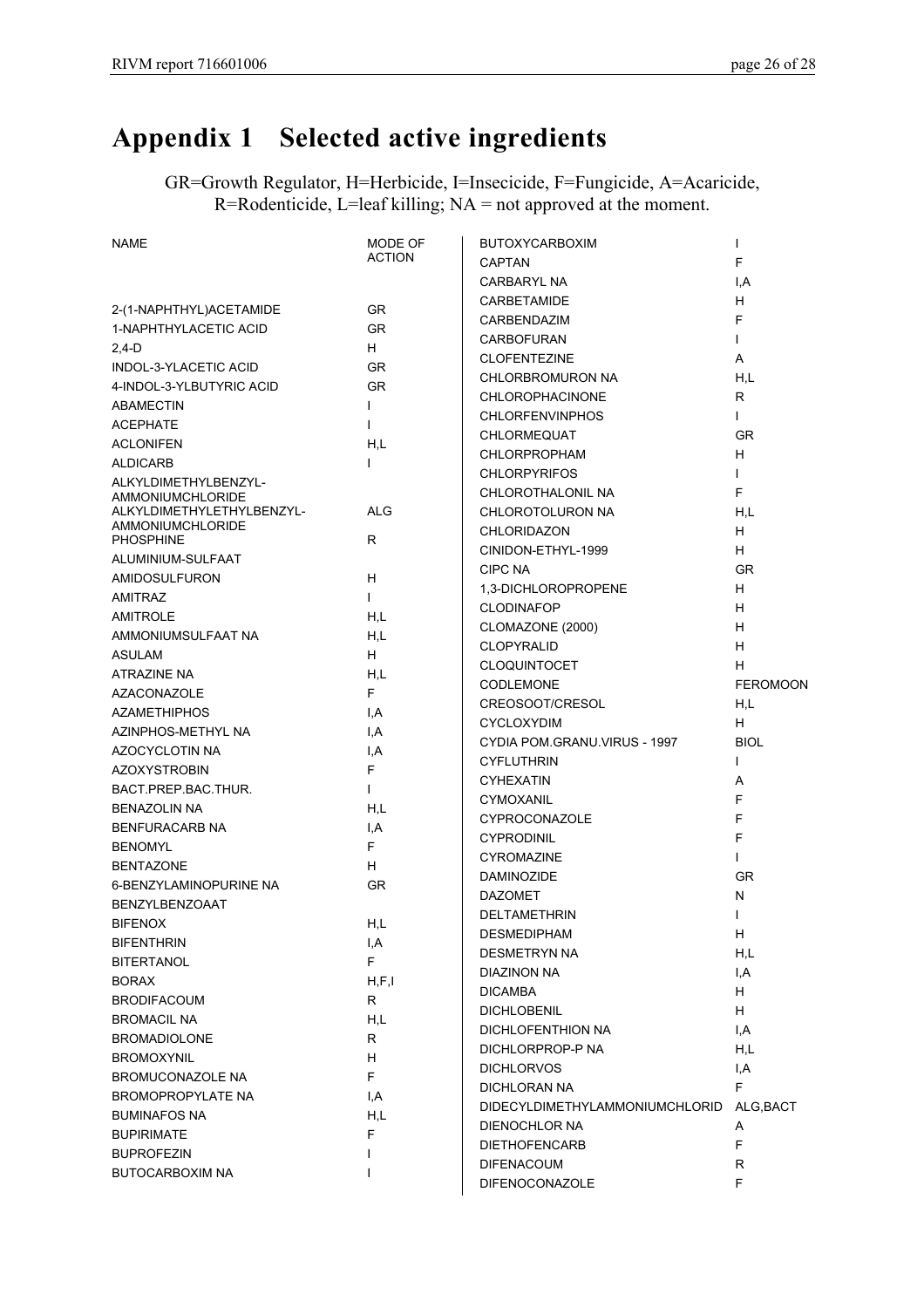| <b>DIFETHIALONE</b>     | R            | GIBBERELLIN A4 + A7        | <b>GR</b>               |
|-------------------------|--------------|----------------------------|-------------------------|
| <b>DIFLUBENZURON</b>    | $\mathbf{L}$ | GLUFOSINATE-AMMONIUM       | H.                      |
| <b>DIFLUFENICAN</b>     | H            | <b>GLYPHOSATE</b>          | G                       |
| <b>DIMETHENAMID</b>     | H.           | GLYPHOSATE-TRIMESIUM       | H.                      |
| <b>DIMETHOATE</b>       | $\mathbf{I}$ | <b>GUAZATINE NA</b>        | F.                      |
| DINOTERB NA             | H.L          | HALOXYFOP-METHYL           | H.                      |
| DIQUAT-DIBROMIDE        | H.           | <b>HEPTENOPHOS NA</b>      | $\mathsf{I}.\mathsf{A}$ |
| <b>DITHIANON</b>        | F.           | <b>HEXYTHIAZOX</b>         | A                       |
| <b>DIURON</b>           | H.L          | <b>HYDRAMETHYLNON</b>      | $\mathbf{I}$            |
| D-KARVON NA             | <b>GR</b>    | <b>HYMEXAZOL</b>           | F.                      |
| DNOC NA                 | H.L          | <b>IMAZALIL</b>            | F.                      |
|                         | F            | IMAZAMETHABENZ-METHYL NA   | H.L                     |
| <b>DODEMORPH</b>        |              |                            |                         |
| <b>DODINE</b>           | F            | <b>IMIDACLOPRID</b>        | $\mathbf{I}$            |
| EPOXYCONAZOLE           | F            | <b>IOXYNYL</b>             | H.L                     |
| EPTC NA                 | H.L          | <b>IPC NA</b>              | <b>GR</b>               |
| <b>ESFENVALERATE</b>    | $\mathbf{I}$ | <b>IPRODIONE</b>           | F.                      |
| <b>ETHEPHON</b>         | <b>GR</b>    | <b>ISOPROPANOL</b>         | H,L                     |
| <b>ETHOFUMESATE</b>     | H.           | <b>ISOPROTURON</b>         | H.                      |
| ETHOPROPHOS NA          | G            | <b>ISOXAFLUTOLE</b>        | H.                      |
| <b>ETRIDIAZOLE</b>      | F.           | <b>KASUGAMYCIN</b>         | F,B                     |
| <b>ETRIMFOS NA</b>      | I.A          | COPPER HYDROXIDE NA        | F.                      |
| <b>FENAMIPHOS</b>       | N            | COPPER OXYCHLORIDE         | F.                      |
| <b>FENARIMOL</b>        | F            | LAMBDA-CYHALOTHRIN         | $\mathbf{I}$            |
| <b>FENBUTATIN OXIDE</b> | A            | <b>LENACIL NA</b>          | H.L                     |
| <b>FENHEXAMID</b>       | F.           | LINDANE NA                 | I,A                     |
| <b>FENITROTHION</b>     | I,A          | <b>LINURON</b>             | H.                      |
| PHENMEDIPHAM            | H.           | <b>MAGNESIUM PHOSPHIDE</b> | I.R                     |
| <b>FENOL NA</b>         | H,L          | <b>MALATHION</b>           | I,A                     |
| <b>PHENOTHRIN</b>       | $\mathbf{I}$ | <b>MALEIC HYDRAZIDE</b>    | <b>GR</b>               |
| FENOXAPROP NA           | H.L          | <b>MANCOZEB</b>            | F.                      |
| <b>FENOXYCARB</b>       | $\mathbf{I}$ | <b>MANEB</b>               | F.                      |
| <b>FENPICONIL NA</b>    | F            | <b>MCPA</b>                | H.                      |
| FENPROPATHRIN NA        | I,A          | <b>MECOPROP NA</b>         | H,L                     |
| <b>FENPROPIMORPH</b>    | F.           | MECOPROP-P                 | H.                      |
| FENTIN ACETATE NA       | F            | <b>MEPANIPYRIM</b>         | F.                      |
| FENTIN HYDROXIDE NA     | F            | <b>MESOTRIONE</b>          | H                       |
| <b>FERRIC PHOSPHATE</b> | м            | METALAXYL                  | F.                      |
| <b>FERROUS SULFATE</b>  | H.           | METALAXYL-M                | F.                      |
| <b>FIPRONIL</b>         | I,A          | <b>METALDEHYDE</b>         | м                       |
|                         | H.           | <b>METAMITRON</b>          | H.                      |
| <b>FLORASULAM</b>       |              |                            |                         |
| FLUAZIFOP-P             | H.           | <b>METAM SODIUM</b>        | G                       |
| FLUAZINAM               | F.           | <b>METAZACHLOR</b>         | H.                      |
| <b>FLUCYCLOXURON</b>    | A, I         | METHAMIDOPHOS NA           | I,A                     |
| <b>FLUDIOXONIL</b>      | F.           | <b>METHIDATION NA</b>      | I,A                     |
| <b>FLUROXYPYR</b>       | H.           | <b>METHIOCARB</b>          | м                       |
| <b>FLUTOLANIL</b>       | H.           | <b>METHOMYL</b>            | I,A                     |
| TAU-FLUVALINATE         | I,A          | <b>METIRAM</b>             | F.                      |
| <b>FOLPET</b>           | F.           | <b>METOBROMURON NA</b>     | H,L                     |
| <b>FORMALDEHYDE</b>     | F.           | <b>METOLACHLOR NA</b>      | H,L                     |
| PHOSALONE NA            | I,A          | <b>METOXURON</b>           | H.                      |
| FOSETYL-ALUMINIUM       | F.           | <b>METRIBUZIN</b>          | H,L                     |
| PHOSPHAMIDON NA         | I,A          | METSULFURON-METHYL NA      | H.                      |
| <b>PHOXIM</b>           | I,A          | <b>MEVINPHOS NA</b>        | I,A                     |
| FURALAXYL NA            | F.           | <b>FORMIC ACID</b>         | F.                      |
| <b>GIBBERELINE</b>      | GR           | <b>MINERAL OIL</b>         | $\mathbf{L}$            |
| <b>GIBBERELLIC ACID</b> | <b>GR</b>    | <b>MONOLINURON NA</b>      | H,L                     |